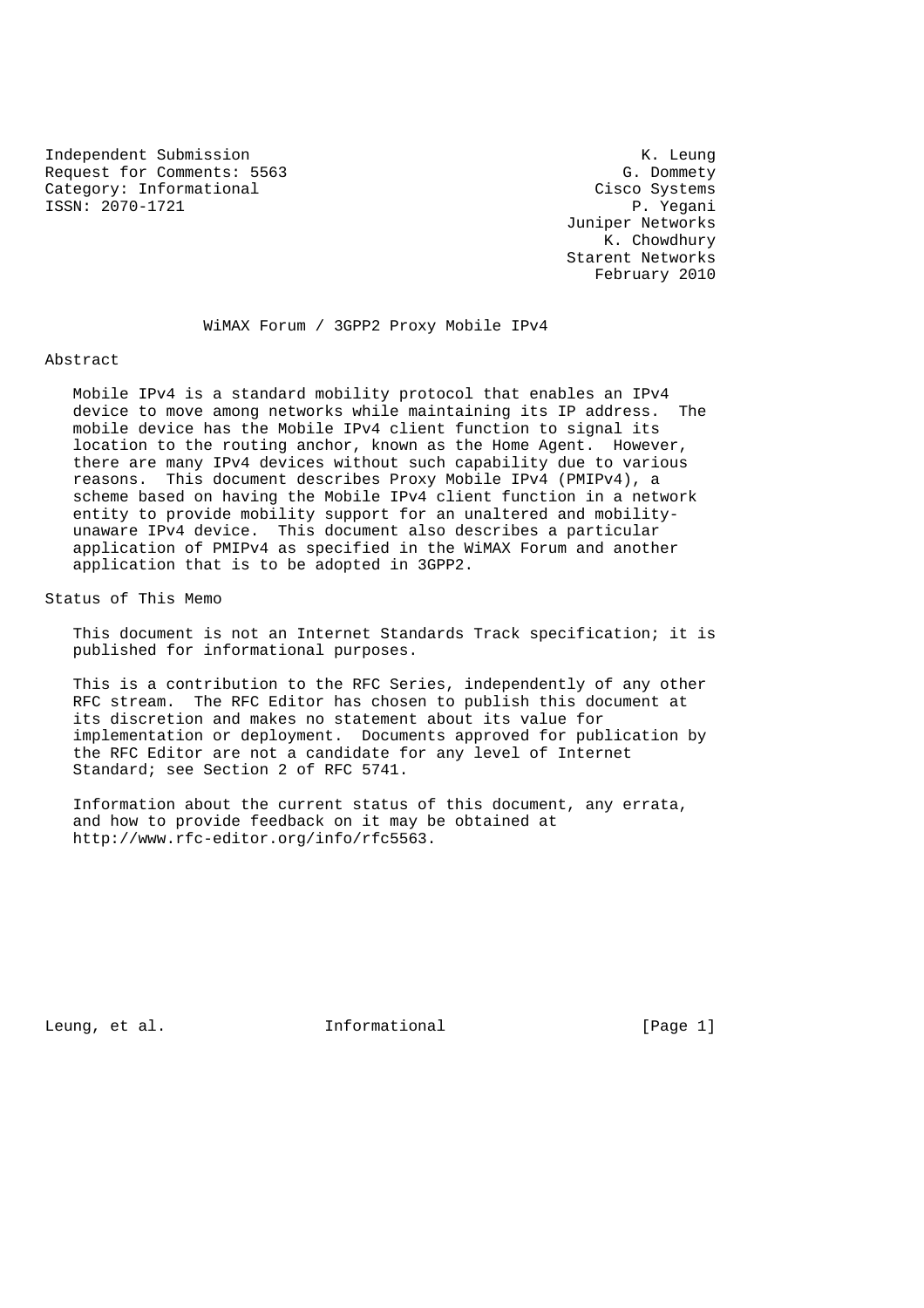# Copyright Notice

 Copyright (c) 2010 IETF Trust and the persons identified as the document authors. All rights reserved.

 This document is subject to BCP 78 and the IETF Trust's Legal Provisions Relating to IETF Documents (http://trustee.ietf.org/license-info) in effect on the date of publication of this document. Please review these documents carefully, as they describe your rights and restrictions with respect to this document.

### Table of Contents

|  | 2. Conventions Used in This Document 4                                                                        |
|--|---------------------------------------------------------------------------------------------------------------|
|  |                                                                                                               |
|  |                                                                                                               |
|  |                                                                                                               |
|  | 4.1.1. Proxy Registration during Initial Network                                                              |
|  |                                                                                                               |
|  | 4.1.2. Proxy Registration Renewal 11                                                                          |
|  | 4.1.3. Proxy Handover Support 12                                                                              |
|  |                                                                                                               |
|  | 4.2. Establishment of a Bi-Directional Tunnel 14                                                              |
|  |                                                                                                               |
|  | 4.2.2. Broadcast and Multicast 14                                                                             |
|  | 4.2.3. Forwarding between Devices on the Same PMA 15                                                          |
|  | 4.3. Security Association between the PMA and the HA 15                                                       |
|  |                                                                                                               |
|  | 4.5. Mobile Device Interface Configuration 16                                                                 |
|  |                                                                                                               |
|  |                                                                                                               |
|  | 5.1. PMIPv4 Per-Node Authentication Method Extension 17                                                       |
|  | 5.2. Proxy Mobile IPv4 Interface ID Extension 18                                                              |
|  | 5.3. Proxy Mobile IPv4 Device ID Extension 18                                                                 |
|  | 5.4. Proxy Mobile IPv4 Subscriber ID Extension 19                                                             |
|  | 5.5. PMIPv4 Access Technology Type Extension 20                                                               |
|  | 6. Appearance of Being at Home Network 22                                                                     |
|  |                                                                                                               |
|  |                                                                                                               |
|  | 6.3. DHCP Considerations $\ldots, \ldots, \ldots, \ldots, \ldots, \ldots, \ldots, \ldots, \ldots, \ldots, 23$ |
|  |                                                                                                               |
|  | 6.5. Link-Local Multicast and Broadcast Considerations 24                                                     |
|  |                                                                                                               |
|  |                                                                                                               |
|  | 8.1. Processing Proxy Registration Requests 26                                                                |

Leung, et al. 10 methormational 11 metal [Page 2]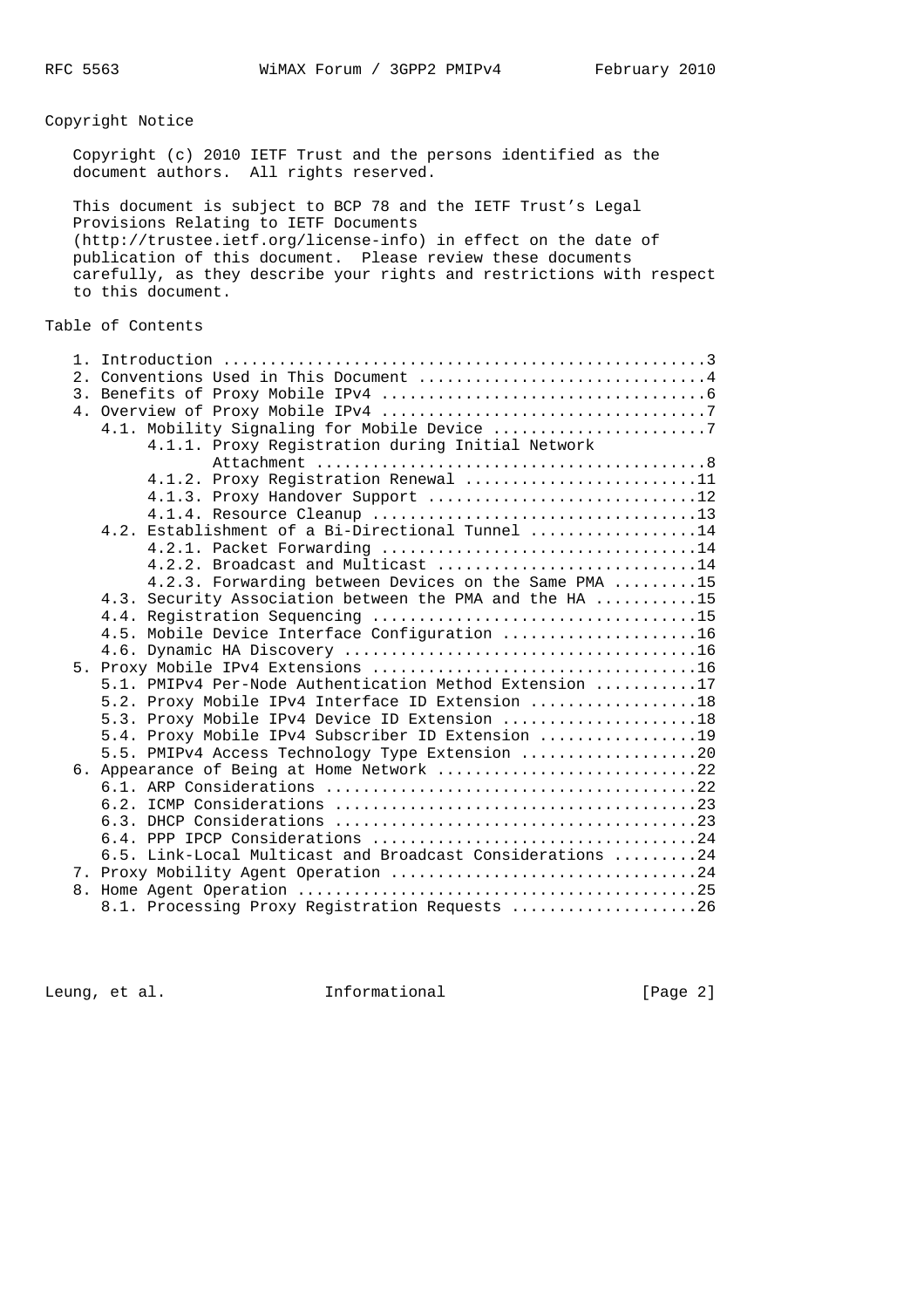| 9.3. Sending and Receiving Packets 27                 |
|-------------------------------------------------------|
| 10. Proxy Mobile IPv4 Use Case in WiMAX 28            |
| 10.1. Proxy Mobile IPv4 Call Flow Examples with Split |
|                                                       |
| 11. Proxy Mobile IPv4 Use Case in 3GPP2 33            |
| 11.1. Handover Considerations in 3GPP2 36             |
|                                                       |
| 12.1. Mobile IPv4 Extension Types 38                  |
|                                                       |
|                                                       |
|                                                       |
|                                                       |
|                                                       |
|                                                       |
|                                                       |

### 1. Introduction

 There are many IPv4 devices that do not have or cannot be enabled with Mobile IPv4 [RFC3344] functionality. Yet, mobility for them is essential. Proxy Mobile IPv4 provides mobility support without "touching" these devices. The scheme is based on network entities that perform the mobility-management function for a mobile device. The location of the device is signaled by the network element on the access network (referred to as the Proxy Mobility Agent (PMA)) to inform the network entity on the home network (referred to as the Home Agent (HA)) associated with the IPv4 address used by the device. Mobile IPv4 messaging is used by the PMA and HA, which correspond to the RFC 3344 entities Mobile Node (in proxy mode) and Home Agent, respectively.

These are some examples of Proxy Mobile IPv4:

- 1. A Wireless Local Area Network (WLAN) access point or cellular base station performs registration with the Home Agent when a mobile device is associated on the air-link.
- 2. An access router or Foreign Agent performs registration with the Home Agent when a mobile device is detected on the network.

 Mobile IPv4 is used by the network entities because the mobility protocol has the functions needed to set up the route and tunneling endpoints for the mobile device's IP address and to deliver configuration parameters (e.g., DNS server addresses, default gateway) for enabling the mobile device's IP stack. When Mobile IPv4 is used in this way, the security association is between the PMA and

Leung, et al.  $\qquad \qquad$  Informational  $[Page 3]$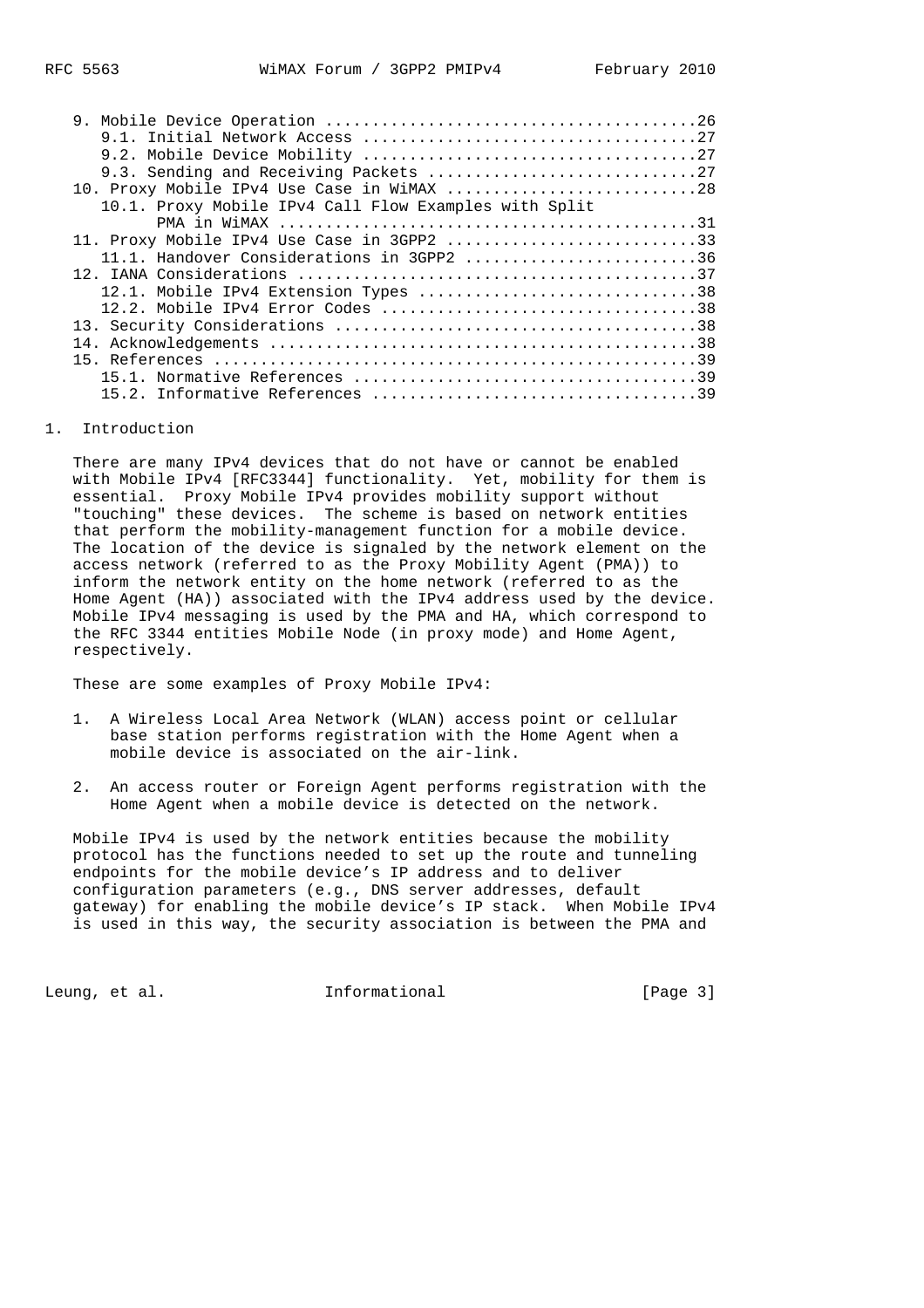the HA because these entities are the signaling endpoints. Also, when the mobile device moves to a new PMA, the sequencing of messages sourced from multiple PMAs needs to be handled properly by the HA.

 This document describes how the network entities, PMA and HA, provide mobility management for the mobile device. It is organized to cover the generic functionality of Proxy Mobile IPv4 and also the specifics pertaining to WiMAX (Section 10) and 3GPP2 (Section 11).

 Note that Proxy Mobile IPv6 [RFC5213] is an IETF standard for network-based mobility management that enables IP mobility for a host without requiring its participation in any mobility-related signaling.

2. Conventions Used in This Document

 The keywords "MUST", "MUST NOT", "REQUIRED", "SHALL", "SHALL NOT", "SHOULD", "SHOULD NOT", "RECOMMENDED", "MAY", and "OPTIONAL" in this document are to be interpreted as described in RFC 2119 [RFC2119].

 The following new terminology and abbreviations are introduced in this document; all other general mobility-related terms are as defined in Mobile IPv4 specification [RFC3344].

Mobile Device

 The mobile device is used to refer to an IPv4 device with its mobility provided by the network. The mobile device is not required to participate in any mobility-related signaling for achieving mobility for an obtained IP address.

Proxy Mobile IPv4 Client (PMIPv4 Client)

 This network function is responsible for initiating and maintaining the Proxy Mobile IPv4 registration on behalf of the mobile device. Essentially, it performs the Mobile IPv4 client function but is hosted in the network. In some cases, this function is collocated with the Foreign Agent; in others, it is not. In both cases, Proxy Mobile IPv4 registration still goes via the Foreign Agent at all practical effects, even if it is internal to the node.

Home Agent (HA)

 The Home Agent that is defined in Mobile IPv4 [RFC3344] is used in the Proxy Mobile IPv4 scheme. It is the topological anchor point for the mobile device's home network and is the entity that manages the mobile device's reachability state. The additional

Leung, et al.  $I_n$  informational  $[Page 4]$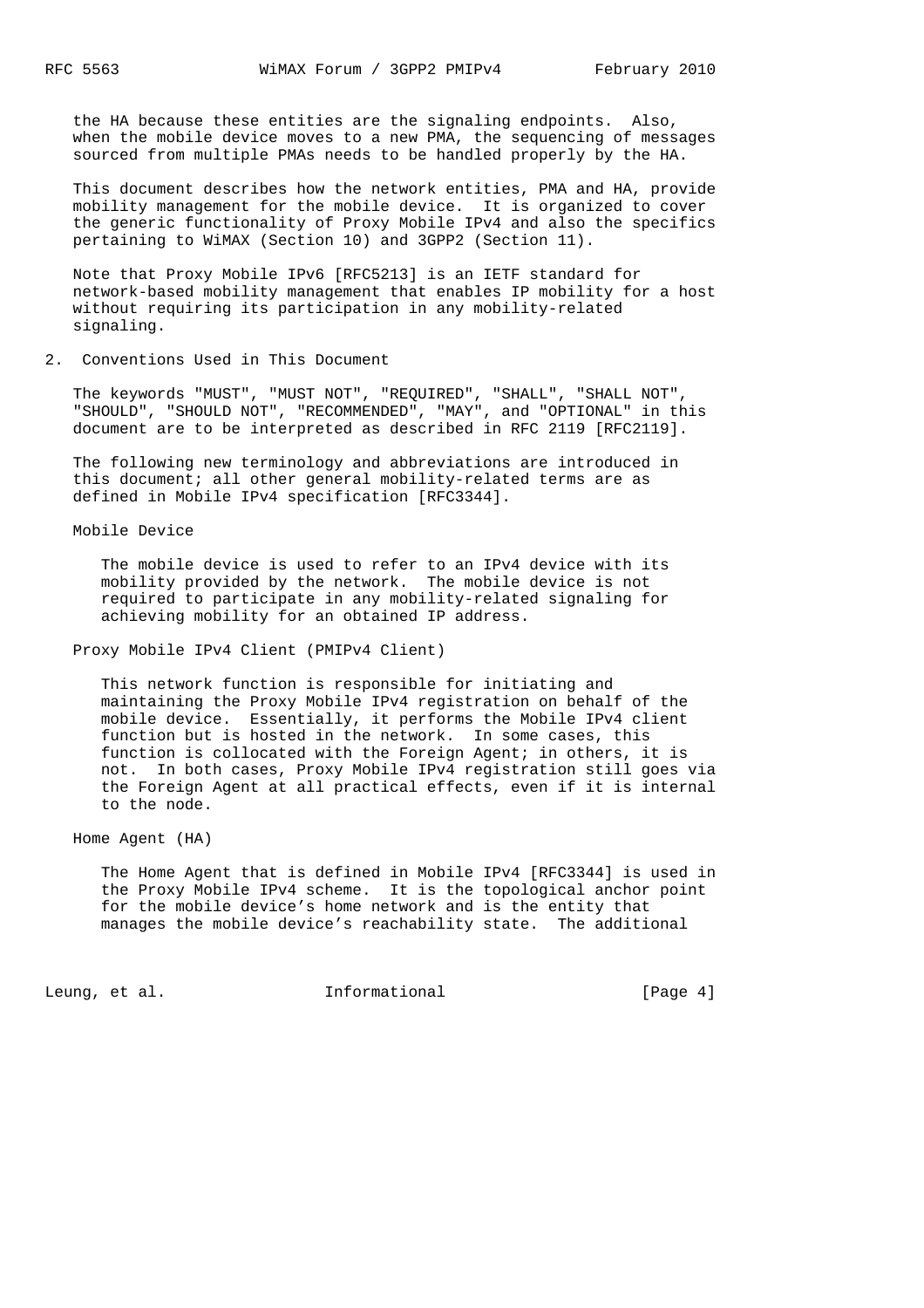capabilities for supporting Proxy Mobile IPv4 in the Home Agent are defined in this document.

Foreign Agent (FA)

 The Foreign Agent that is defined in [RFC3344] is used in the Proxy Mobile IPv4 scheme. It is either collocated with or separate from the PMIPv4 client. It serves the purpose of tunnel endpoint from Proxy Mobile IPv4 perspective.

Access Router (AR)

 Access Router is a commonly used term that refers to the node in the network that connects the hosts to the IP network.

Proxy Mobility Agent (PMA)

 Proxy Mobility Agent is the logical entity in the network that encompasses both the PMIPv4 client and the FA functions. The PMIPv4 client and the FA collocation in the Access Router constitute an integrated PMA. When the PMIPv4 client and the FA functions are not collocated in the Access Router, it is referred to as a split PMA. A PMIPv4 client may have association with multiple FAs, and vice versa.

Proxy Registration Request (PRRQ)

 The Registration Request message is sent by the Proxy Mobility Agent to the Home Agent in order to set up a mobility binding entry for a mobile device. The message format is identical to that of the Mobile IPv4 Registration Request, though the Proxy Mobile IPv4 extensions that are defined in this document may be included for enhanced features of network-based mobility management.

Proxy Registration Reply (PRRP)

 The Registration Reply message is sent by the Home Agent in response to the Proxy Registration Request received from the Proxy Mobility Agent. The message format is identical to that of the Mobile IPv4 Registration Reply, though the Proxy Mobile IPv4 extensions that are defined in this document may be included for enhanced features of network-based mobility management.

Leung, et al.  $I_n$  informational informational [Page 5]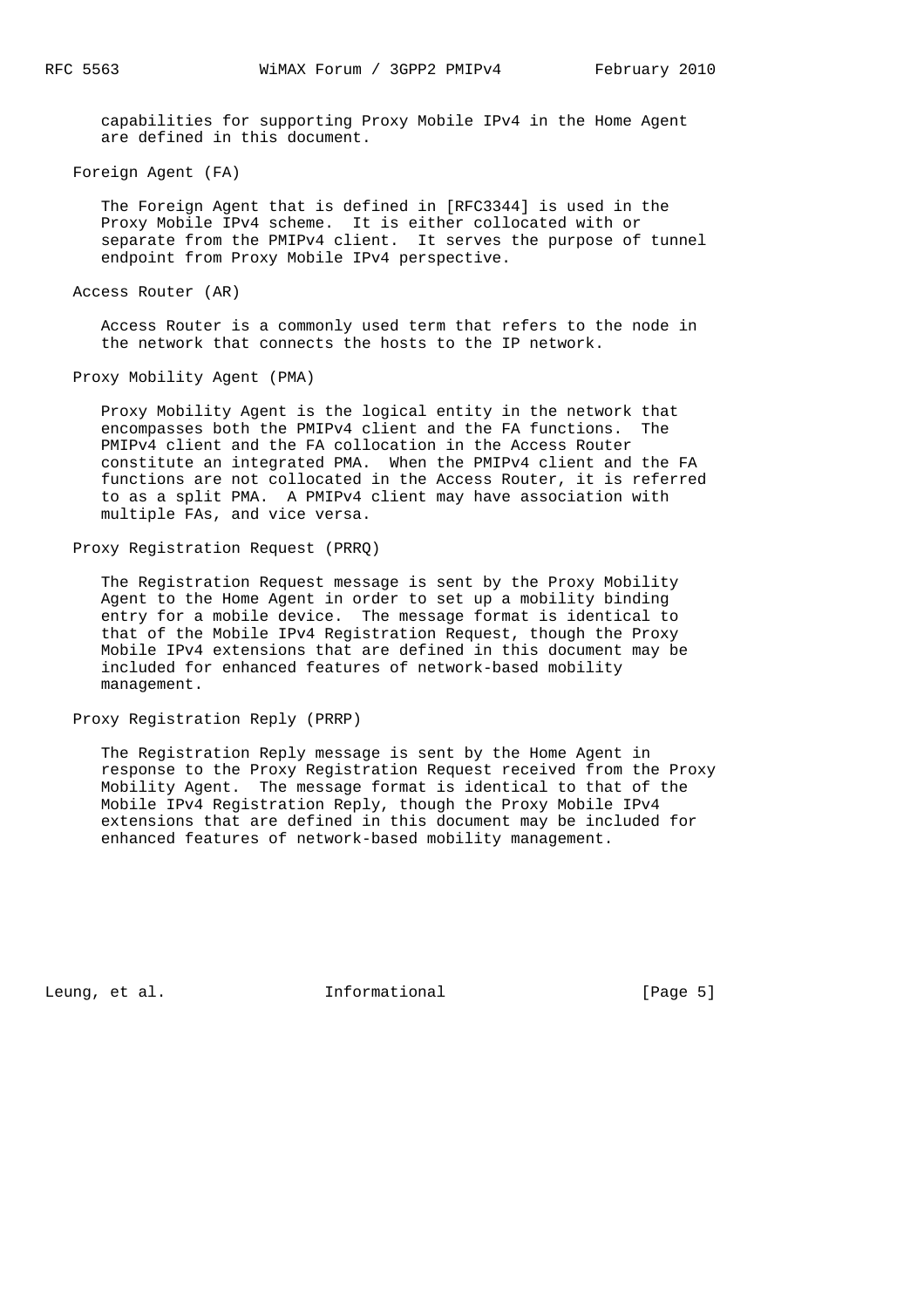### 3. Benefits of Proxy Mobile IPv4

 Proxy Mobile IPv4 (PMIPv4) is designed to satisfy the requirements listed below. In addition, while this specification and Proxy Mobile IPv4 are not standards, they employ a standard: Mobile IPv4. Implementations of Mobile IPv4 can be re-used (i.e., a client-based mobility protocol can be used "as-is" to support network-based mobility). However, new PMIPv4 extensions that are added to Mobile IPv4 improves the flexibility of the solution. The practical advantage of having a common mobility protocol for both client-based and network-based mobility is that a Home Agent can anchor all types of mobile devices, both ones that have and ones that lack the Mobile IPv4 function.

 The network-based mobility management solution defined in this document has the following significant reasons for its use in any wireless network:

1. Support for Unmodified Hosts

 An overwhelming majority of IPv4 hosts do not have Mobile IPv4 capability. Providing mobility for them is achievable using Proxy Mobile IPv4. This is accomplished without "touching" the user's devices by running on a myriad of operating systems and networking stacks.

2. Re-Use of Existing Home Agent

 An existing Home Agent implementation can be used for network based mobility as well. Further enhancements are optional and only incremental in nature. There are many commonalities between client-based and network-based mobility, and sharing the same protocol is a significant benefit.

3. Reduction of Air-Link Resource Consumption

Mobility-related signaling over the air-link is eliminated.

4. Support for Heterogeneous Wireless Link Technologies

 Since Proxy Mobile IPv4 is based on an access, technology independent, mobility protocol, it can be used for any type of access network.

 From the network perspective, a mobile device is identified by the Network Access Identifier (NAI) and the forwarding is set up between the PMA and HA for the mobile device's current point of attachment on the network. The mobile device may be attached to

Leung, et al.  $\qquad \qquad$  Informational  $\qquad \qquad$  [Page 6]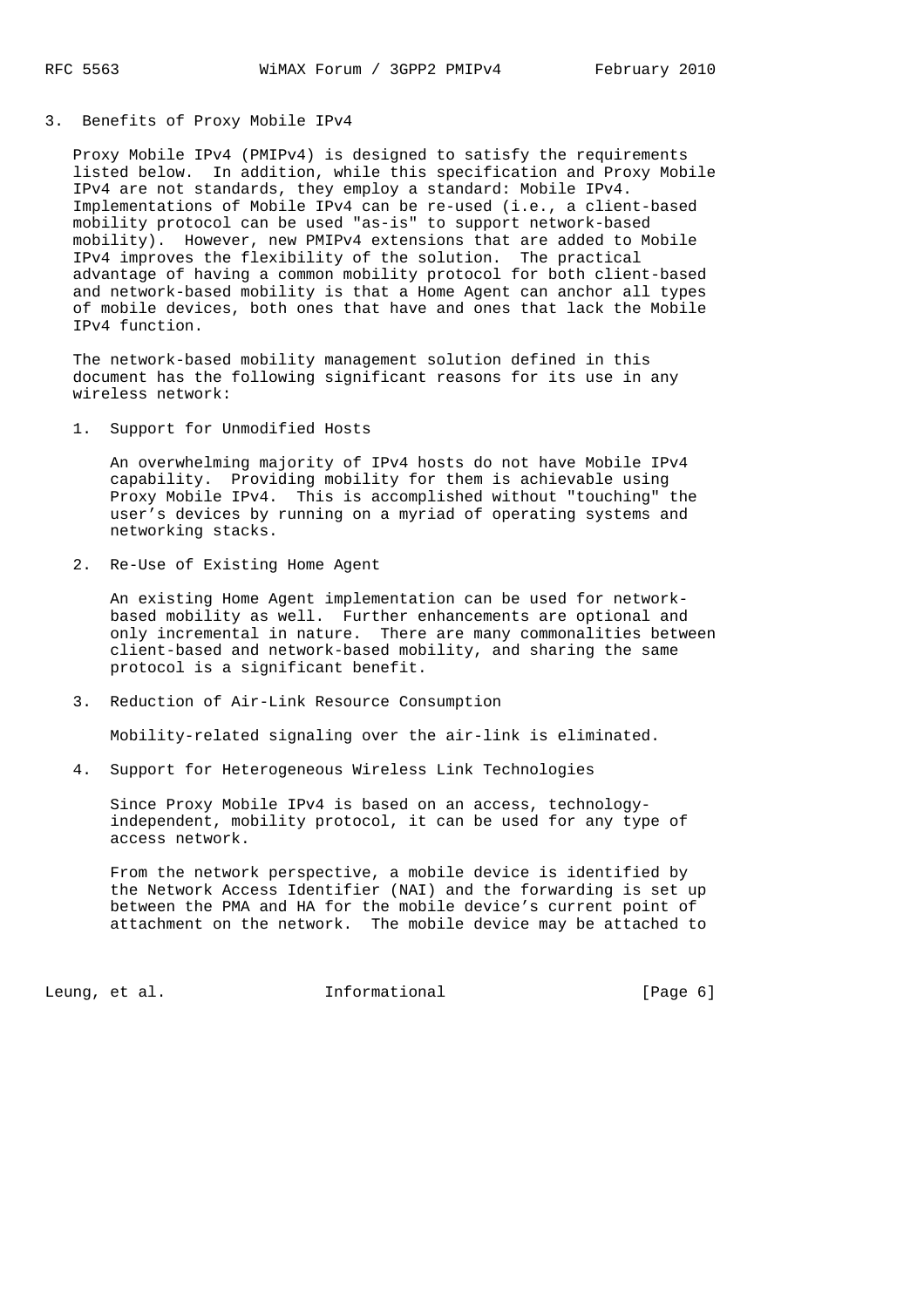multiple networks concurrently, although the network treats each access interface independently. This feature can be supported with the use of the PMIPv4 Access Technology Type Extension (Section 5.5).

5. Support for IPv4 and IPv6 Hosts

 As IPv6 increases in popularity, the host will likely be dual stack. Adding IPv6 support to the host for Proxy Mobile IPv4 involves the methods defined in [RFC5454]. There are additional enhancements needed, which are described in "Proxy Mobile IPv6" [RFC5213]. However, support for an IPv6 host is out of the scope of this document.

- 4. Overview of Proxy Mobile IPv4
- 4.1. Mobility Signaling for Mobile Device

 After the mobile device completes network-access authentication, the PMA exchanges Proxy Mobile IPv4 registration messages with the HA to set up proper routing and tunneling of packets from/to the Mobile Node. The PMIPv4 client is responsible for initiating the Proxy Mobile IPv4 registration. For integrated PMA, the PMIPv4 client and the FA interaction is all within the node. In the case of split PMA implementation, the interactions between the PMIPv4 client and the FA are exposed. The interface between the PMIP Client and the FA in the split PMA scenario is defined in a standards organization specification [NWG] and is consequently out of the scope of this document.

 The following call flows describe the operations of Proxy Mobile IPv4. The initial network attachment, registration renewal, and resource cleanup procedures are covered. Note that the protocols that interact with Proxy Mobile IP are identified and explained in more detail. The PPP/IPCP (IP Control Protocol) protocol involves a PPP client in the mobile device and a Network Access Server (NAS) in the AR. DHCP involves a DHCP client in the MN and a DHCP server in either the AR or the HA. PMIPv4 involves a PMA in the AR and an HA in the router on the home network. The Authentication, Authorization, and Accounting (AAA) protocol involves a AAA client in the AR and a AAA server in the network. The collocation of the functional entities in the AR/HA enables parameters to be shared/processed among the protocols.

 When the various network entities are not collocated, any sharing of parameters or other state information between them is out of the scope of this document.

Leung, et al. 1nformational 1999 [Page 7]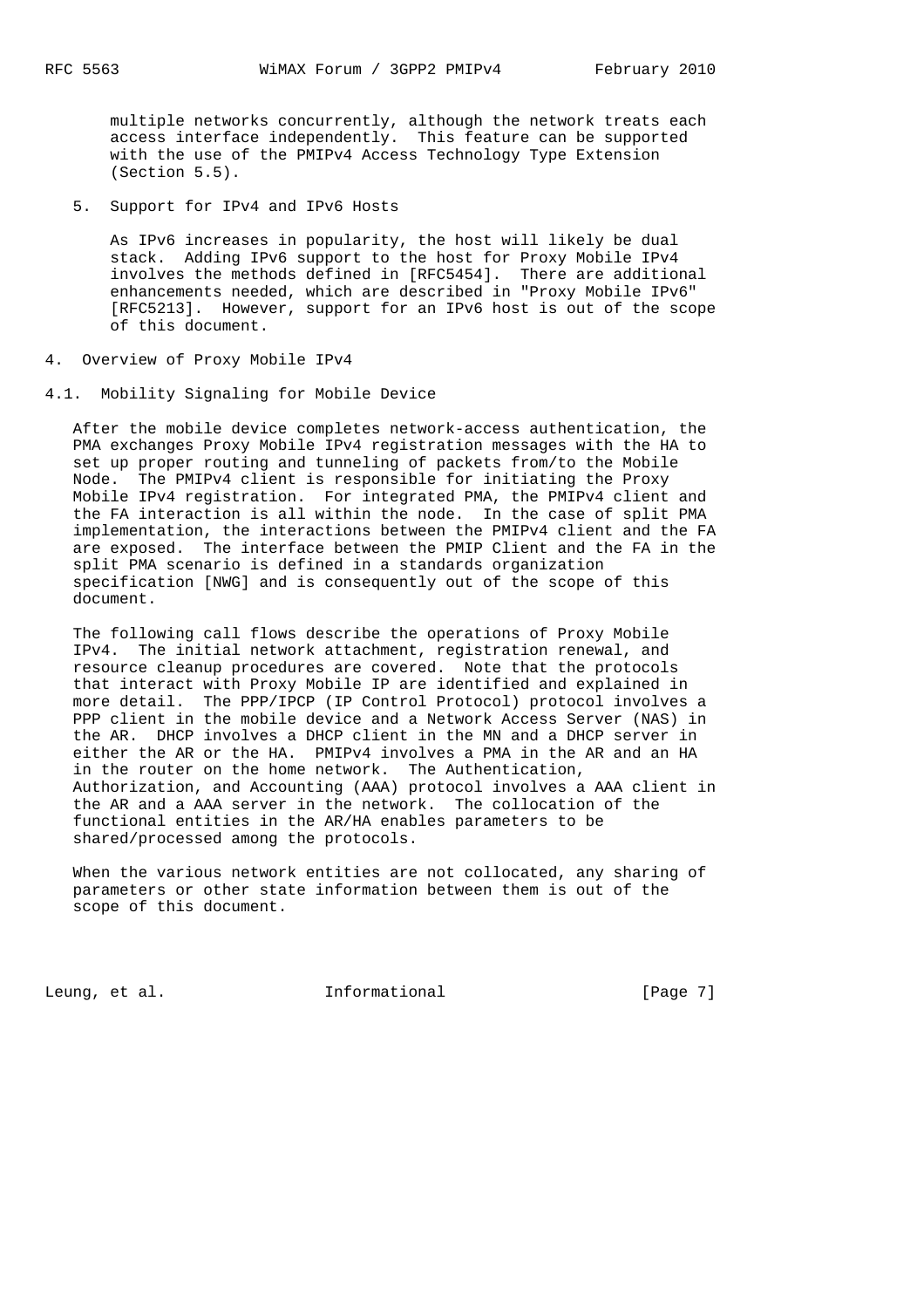

4.1.1. Proxy Registration during Initial Network Attachment

#### Figure 1: Network Connection Setup

 The initial network-attachment procedure is described below. There are three distinct phases. First, authentication and authorization happen when the mobile device accesses the network. Then, the mobile device attempts to obtain an IP address. This triggers Proxy Mobile IP, which assigns/authorizes the IP address and sets up forwarding between the PMA and HA. The host configuration parameters may be passed in the PMIPv4 signaling. Finally, the mobile device configures its IP stack with the IP address and the obtained host configuration. Packets to and from the mobile device transit both the PMA and HA.

 1a. The mobile device establishes a L2 (Layer 2) link with the base station (not shown) and performs access authentication/authorization with the AR (Access Router). During this phase, the mobile device may run either the Challenge Handshake Authentication Protocol (CHAP) [RFC1994] if PPP [RFC1661] is used or the Extensible Authentication Protocol (EAP) [RFC3748] over foo (foo being the specific access technology, or PANA [RFC4058]). The AR acts as the NAS (Network Access Server) in this step.

Leung, et al.  $I_n$  informational [Page 8]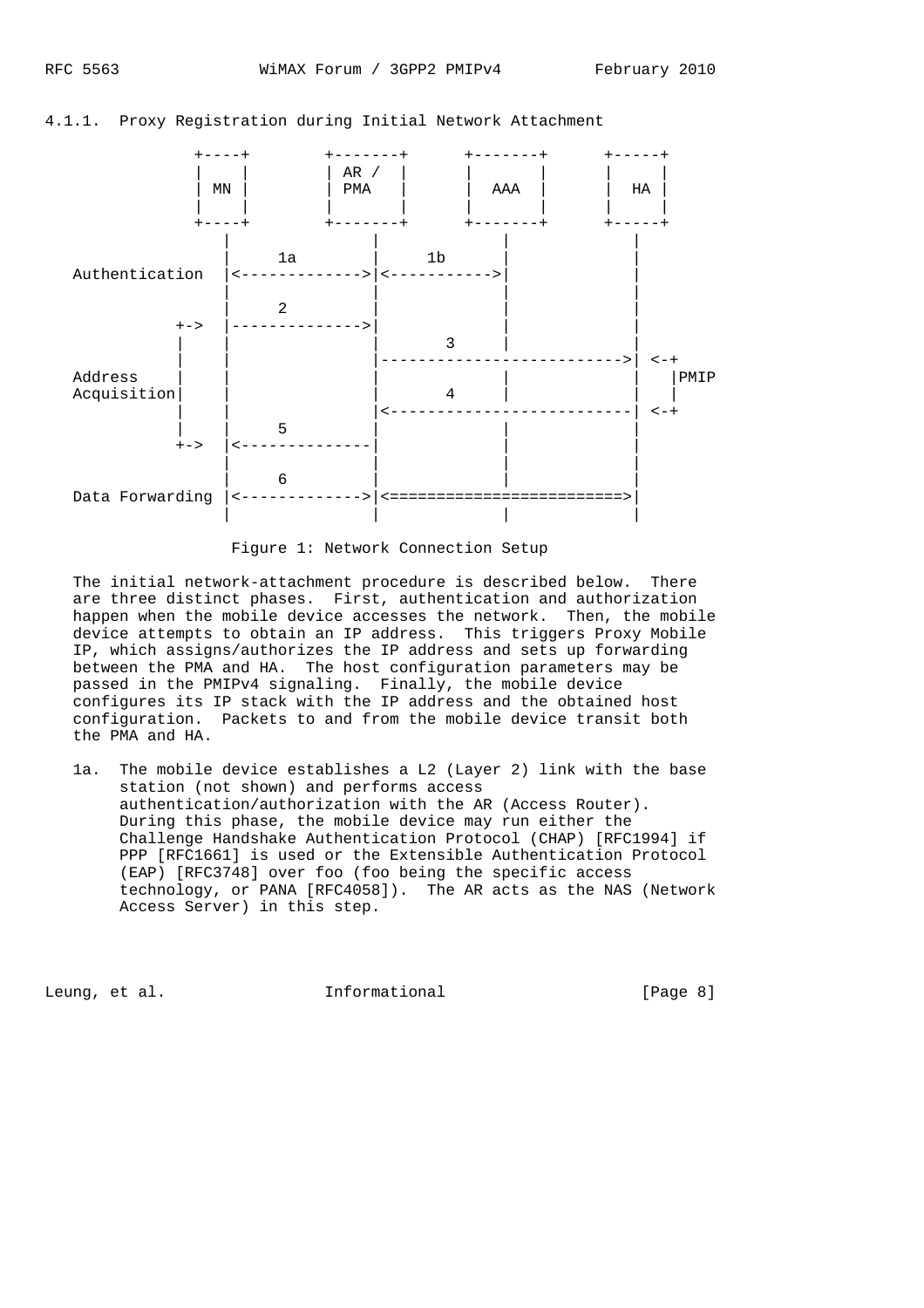- 1b. The AAA client exchanges AAA messages with the AAA infrastructure to perform authentication and authorization of the mobile device. As part of this step, the AAA server may download some information about the mobile device (e.g., the user's profile, handset type, assigned Home Agent address, and other capabilities of the mobile device).
- 2. The mobile device requests an IP address via a PPP/IPCP [RFC1332] or DHCP [RFC2131]. Specifically for PPP, the PPP client sends an IPCP Configure-Request to the NAS. As for DHCP, the DHCP client sends the DHCP Discover message to the DHCP relay agent/ server.

 For the DHCP case, the DHCP server or DHCP relay agent sends the DHCP Ack message to the DHCP client after PMIPv4 signaling has completed.

- 3. Triggered by step 2, the PMA sends a Proxy Registration Request (PRRQ) to the HA. The HA's IP address is either obtained from the AAA server at step 1b or discovered by some other method. The PRRQ contains the Care-of Address (CoA) of the PMA (the collocated FA in this case). The Home Address field is set to zero or the IP address is specified as a hint in the DHCP or IPCP message. The PRRQ MUST be protected by the methods described in the Security Considerations (Section 13) of this document. The derivation and distribution of the MN-HA or FA-HA key is outside the scope of this document.
- 4. The Home Agent sets up the mobility binding entry for the mobile device after assigning an IP address or authorizing the requested Home Address. The Home Agent may also assign a Generic Routing Encapsulation (GRE) key in this step (if GRE tunneling is used between the PMA and HA). The HA returns the Home Address and the GRE key (if applicable) in the Proxy Registration Reply (PRRP) to the PMA. If the requested Home Address is not authorized, the Home Agent denies the registration with error code 129 (administratively prohibited). After the PMA processes the PRRP, the forwarding path for the Home Address between the PMA and HA is established. A GRE tunnel may be used between the PMA and the HA [MIP4GREKEY]. This event completes the Proxy Mobile IPv4 signaling for initial network attachment.
- 5. After the Proxy Mobile IPv4 registration exchange, the AR provides the IP address to the mobile device in response to step 2. For IPCP, the NAS replies to the PPP client with an IPCP Configure-Nak, which includes the PMIPv4-assigned Home Address

Leung, et al. 1nformational [Page 9]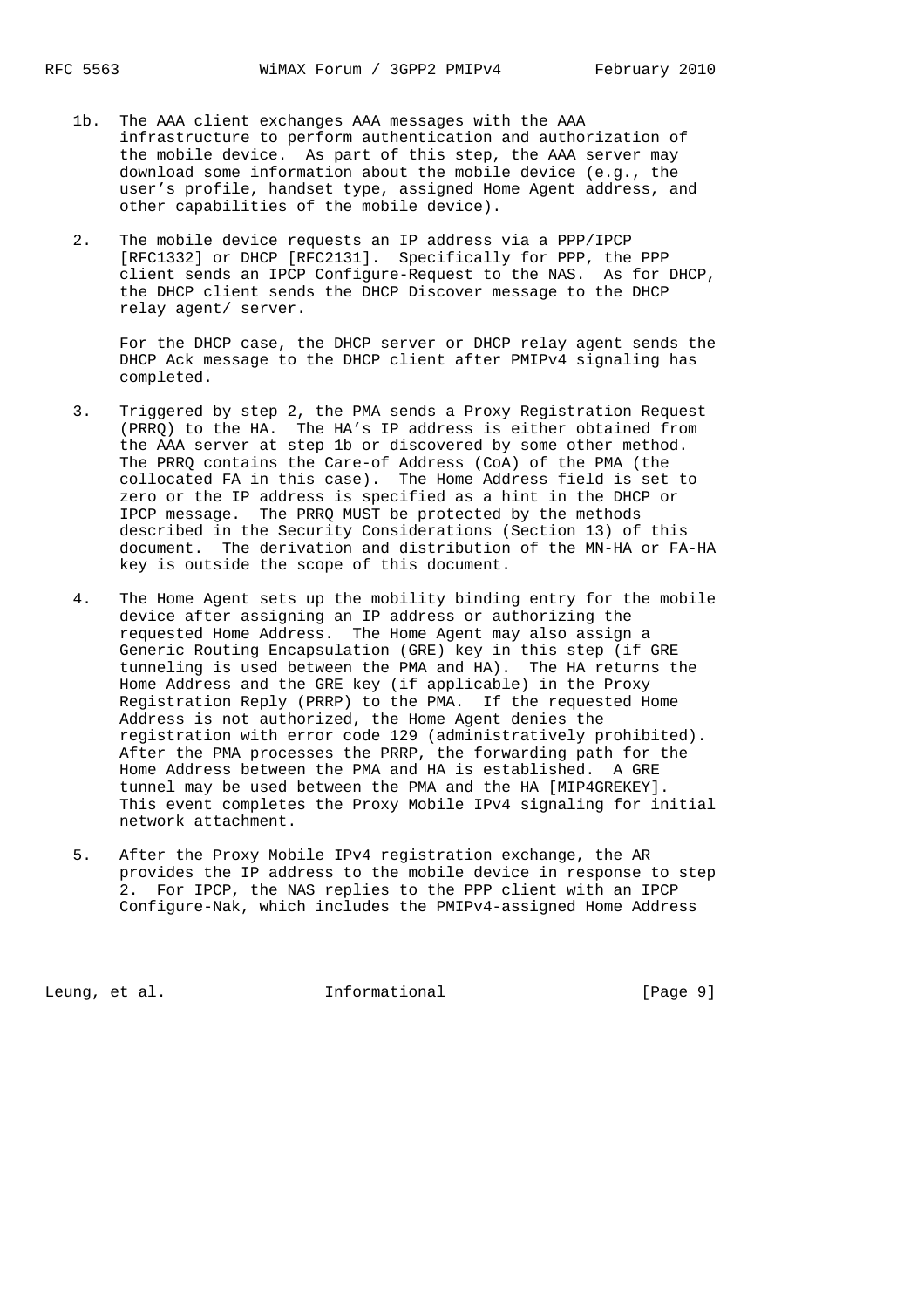in the IP address configuration option and the DNS server address in the IPCP configuration option.

 The following procedure happens when the DHCP server is on the AR. The DHCP server sends a DHCP Offer with the PMIPv4-assigned Home Address in the yiaddr field to the DHCP client. The DHCP client sends a DHCP Request to the DHCP server, which replies with a DHCP Ack. The host configuration (such as the DNS server address) is included in the DHCP options in the message. Note that the DHCP messages are exchanged directly between the DHCP client and the DHCP server.

 In the case when AR acts as a DHCP relay agent, the DHCP Discover is relayed to the DHCP server on the HA. The DHCP server sends a DHCP Offer with the PMIPv4-assigned Home Address in the yiaddr field to the DHCP relay agent, which forwards it to the DHCP client. The DHCP Request and DHCP Ack messages are exchanged between the DHCP client and DHCP server via the DHCP relay agent. Regardless of the sequence of PMIPv4 signaling and DHCP exchanges, the interaction between PMIPv4 and DHCP involves in the same IP address for Home Address field and yiaddr field, respectively.

 6. At this step, the mobile device's IP stack is configured with an IP address that has a forwarding path between the AR/PMA and HA. Also, the host configuration (such as DNS servers) is configured at this time. Now that the IPCP or DHCP procedure has completed, the mobile device is ready to receive or send IP packets. If DHCP is used, the DHCP client renews the IP address by sending a DHCP Request directly to the DHCP server. The lease for the IP address is extended when a DHCP Ack from the DHCP server is received by the DHCP client.

Leung, et al.  $I_n$  Informational [Page 10]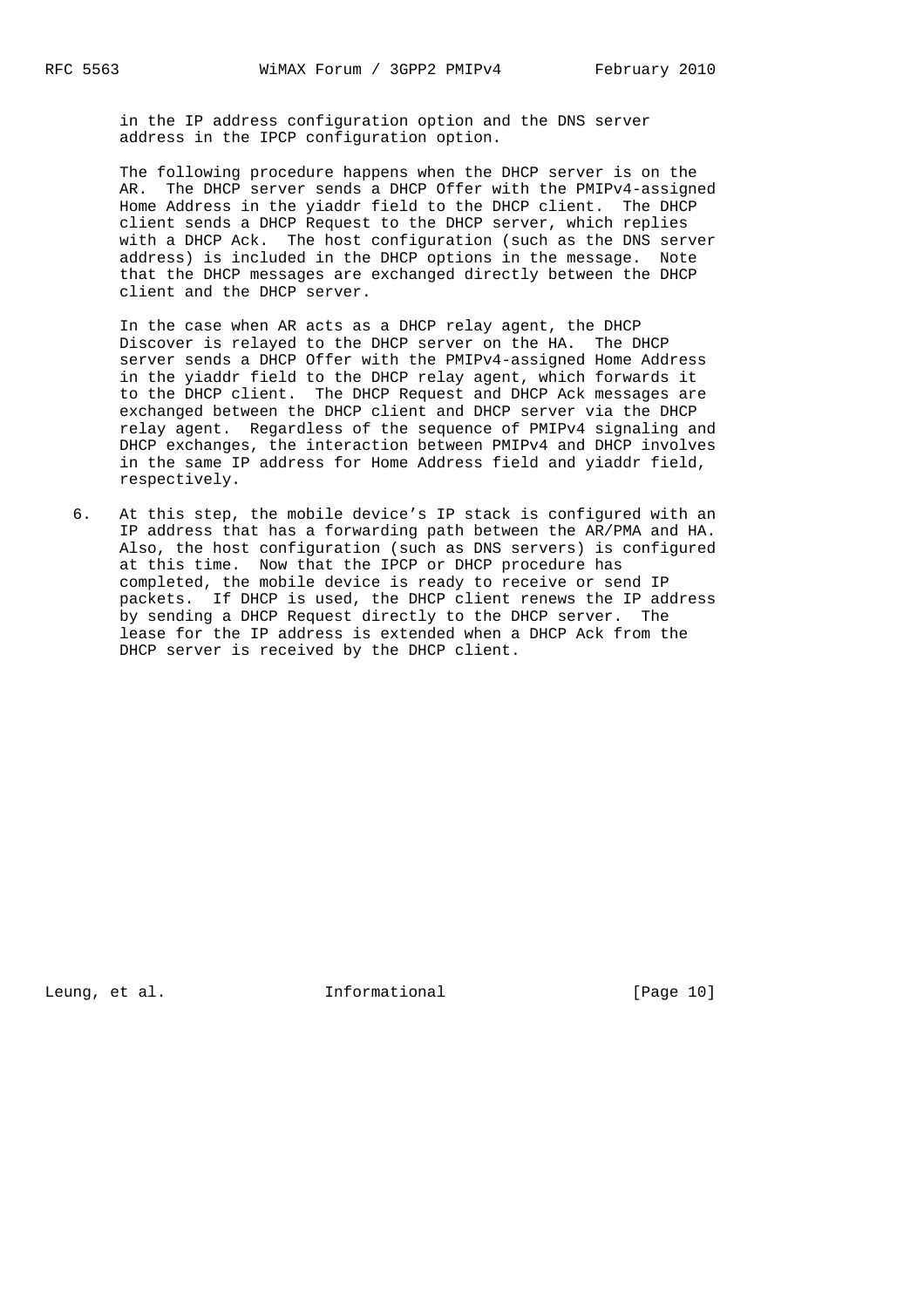# 4.1.2. Proxy Registration Renewal



Figure 2: Network Connection Maintenance

 The network-connection maintenance procedure is described below. As long as the mobile device remains attached to the AR, the Proxy Mobile IPv4 session is maintained by re-registration exchanges between the AR and HA.

- 1. Before the PMIPv4 registration lifetime expires, and assuming the AR has not received any indication that the mobile device detached from the network, the PMA sends a PRRQ to the HA to extend the duration of the mobility binding of the mobile device. This PRRQ is similar to the initial PRRQ (i.e., HA field set to the assigned HA, and CoA field set to the PMA), though the Home Address field is always set to the assigned IP address of the mobile device. The mobile device's IP stack can continue to send and receive IP packets using the Home Address anchored at the HA.
- 2. The HA sends the PRRP in response to the PRRQ received from the PMA. After the PMA processes the PRRP, the forwarding path between AR and HA remains intact.

Leung, et al.  $I_n$  Informational [Page 11]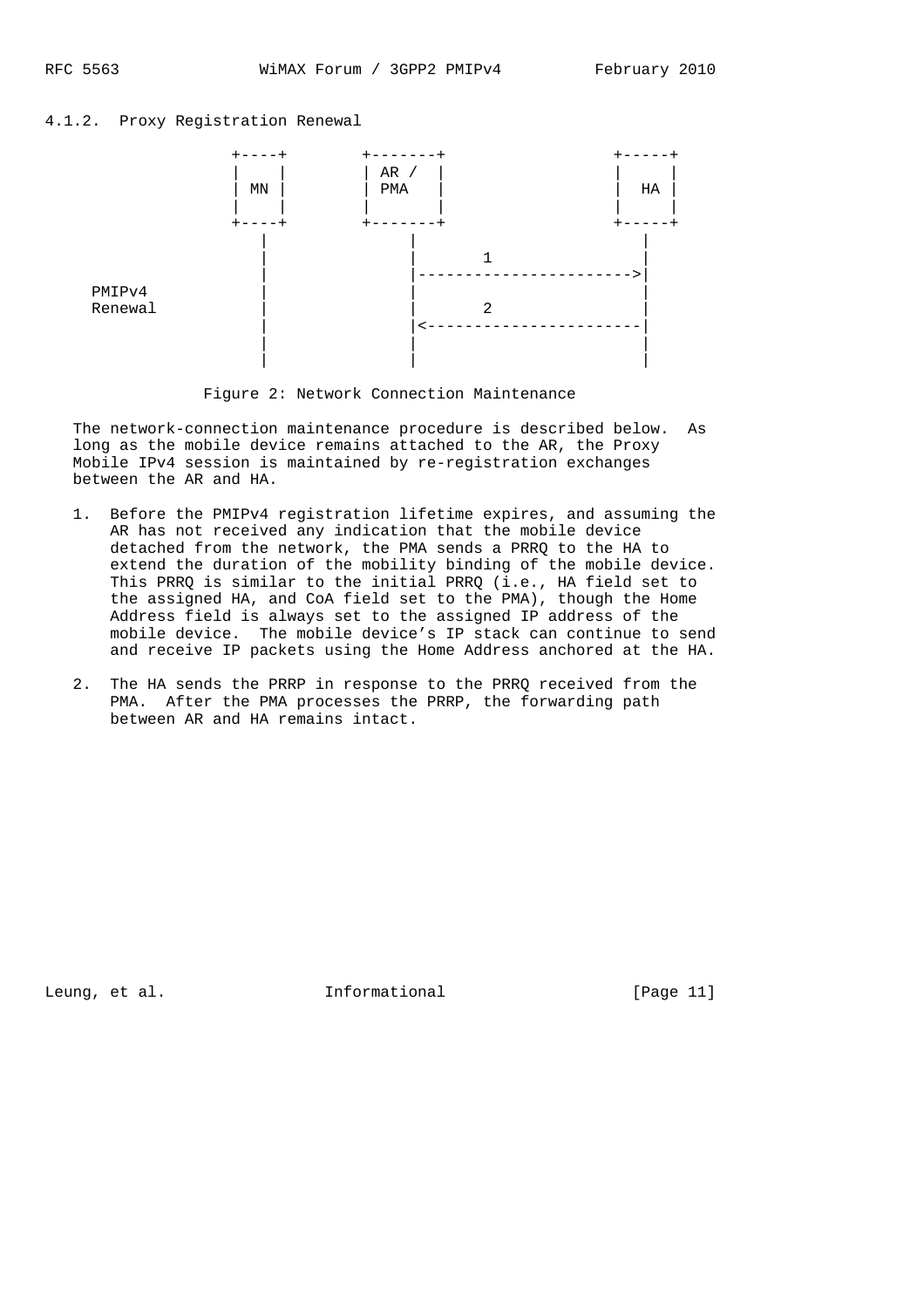



Figure 3: AR Handover

 The AR handover procedure is described below. There are three phases. First, authentication and authorization happen when the mobile device attaches to the new AR in the network. The successful authentication triggers the Proxy Mobile IPv4 signaling. In the last phase, the forwarding path between the new AR and HA is set up for the mobile device to send and receive IP packets using the same Home Address anchored at the HA.

- 1. The mobile device establishes L2 link with the base station (not shown) and performs access authentication/authorization with the new AR, using the security method for network re-attachment.
- 2. Triggered by successful authentication, the PMA sends a PRRQ to the HA. The HA's IP address is typically obtained or is known by the method used for fast re-authentication during AR handover (e.g., context transfer between the two ARs), though other methods may be used. The PRRQ contains the CoA of the new PMA. The Home Address field is set to zero or the assigned IP address of the mobile device. The IP address is also obtained/known by the same method mentioned before.
- 3. The Home Agent updates the existing mobility binding entry for the mobile device upon processing the PRRQ. The Home Agent returns the Home Address, fetched from the binding, in the PRRP to the new PMA. After the PMA processes the PRRP, the forwarding

Leung, et al.  $I_n$  informational [Page 12]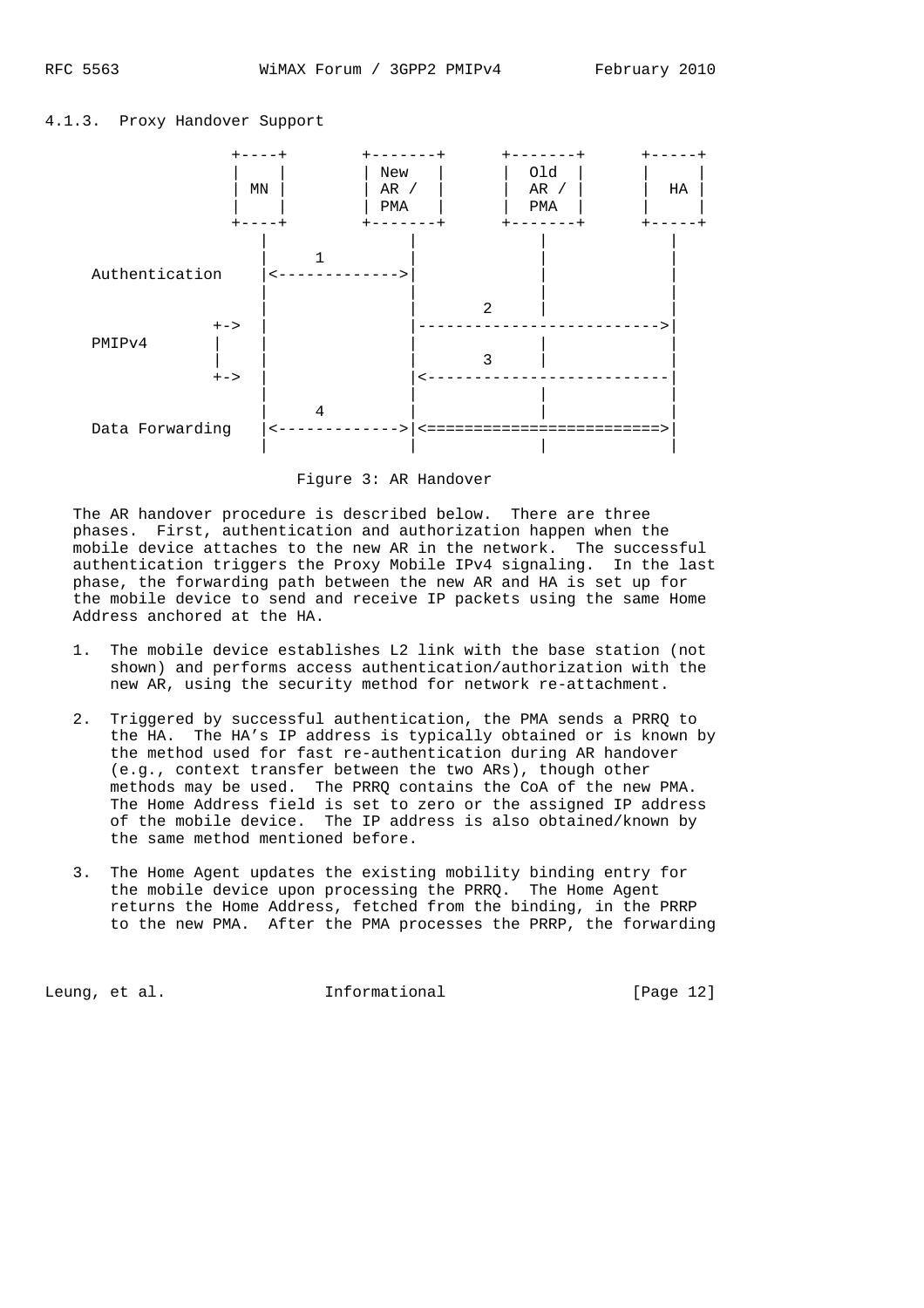path for the Home Address between the new AR and HA is established. The event completes the Proxy Mobile IPv4 signaling for AR handover.

 4. At this step, which happens around the same time as step 2, the mobile device's IP stack may detect L2 link going down and up after access re-authentication. The mobile device's IP stack may attempt to validate its IP address connectivity. See Sections 6.1, 6.2, and 6.3 of this document for considerations on ARP [RFCARP], ICMP [RFCICMP], and DHCP [RFC2131], respectively. Because the forwarding path is established between the new PMA and HA, the mobile device can receive or send IP packets using the Home Address.

## 4.1.4. Resource Cleanup



Figure 4: Registration Revocation for Previous PMA

 The resource cleanup procedure for the old AR is described below. This cleanup is necessary when the old AR needs to delete its PMIPv4 and other associated states for a mobile device that has moved to another AR. Therefore, this is an optional procedure for Proxy Mobile IP. The alternative method is based on the new PMA notifying the old PMA to clean up resources. The alternative method is out of the scope of this document.

 1. Triggered by the update of the mobility binding entry for a mobile device that has moved to a new AR, the HA may send a Registration Revocation (as specified in RFC 3543 [RFC3543]) to the old PMA (i.e., specifically to the Foreign Agent entity) in order to clean up unused resources in an expeditious manner.

Leung, et al.  $I_n$  informational [Page 13]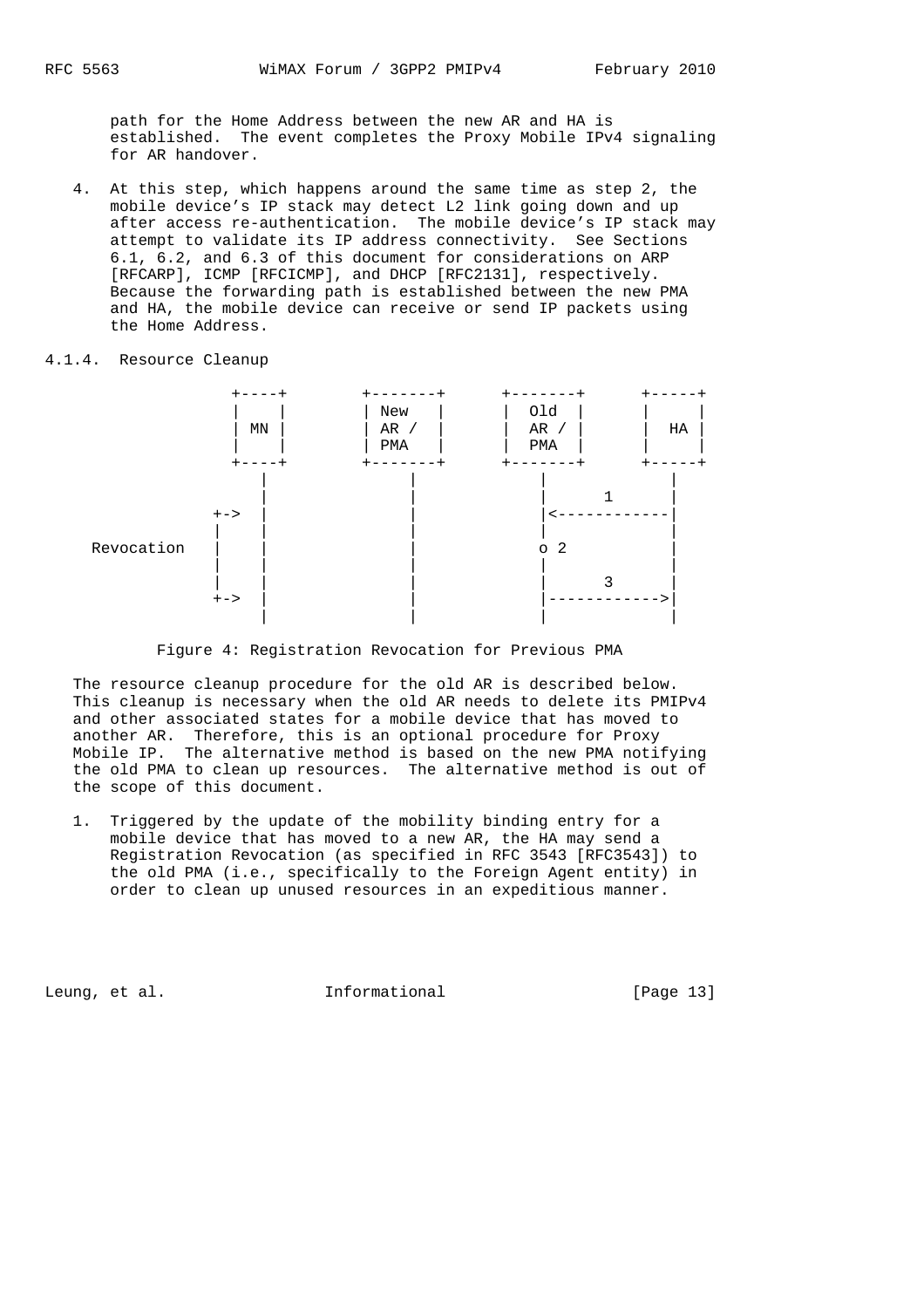- 2. The old PMA removes the PMIPv4 states for the mobile device.
- 3. The old PMA sends revocation acknowledgement to the HA.
- 4.2. Establishment of a Bi-Directional Tunnel

 The PMA and HA set up a tunnel between them for the Home Address after the PMIPv4 registration message exchange.

### 4.2.1. Packet Forwarding

 The bi-directional tunnel between the PMA and the HA allows packets to flow in both directions, while the mobile device is connected on the visited network. All traffic to and from the mobile device travels through this tunnel.

 While the PMA is serving a mobile device, it MUST be able to intercept all packets sent from the mobile device and forward them out the tunnel created for supporting that mobile device. Typically, forwarding is based on layer 2 information such as the source Media Access Control (MAC) address or ingress interface. This allows overlapping IP addresses to be supported for the packet from the mobile device. For example, the PMA forwards packets from mobile devices with the same IP address to the tunnel associated with each mobile device, based on the source MAC address.

 The PMA de-encapsulates any packets received on the tunnel from the HA before forwarding to the mobile device on its link. Typically, the forwarding is based on the destination IP address and ingress HA tunnel (which may have a GRE key). This allows overlapping IP addresses to be supported for the packet destined to the mobile device. For example, the PMA forwards packets to mobile devices with the same IP address to the link associated with each mobile device, based on the GRE key value of the tunnel created for the HA that serves these mobile devices.

 The tunnel operation between the PMA and HA is the same as between the FA and HA in RFC 3344. The IP TTL (Time to Live), fragmentation, re-assembly, etc. logic remain the same. The tunnel mode is IPinIP by default or GRE as an option.

4.2.2. Broadcast and Multicast

 Broadcast packet processing for DHCP and ARP (Address Resolution Protocol) messages are described in Section 6.3 and Section 6.1, respectively. For other types of broadcast packets, the PMA and HA

Leung, et al. 1nformational [Page 14]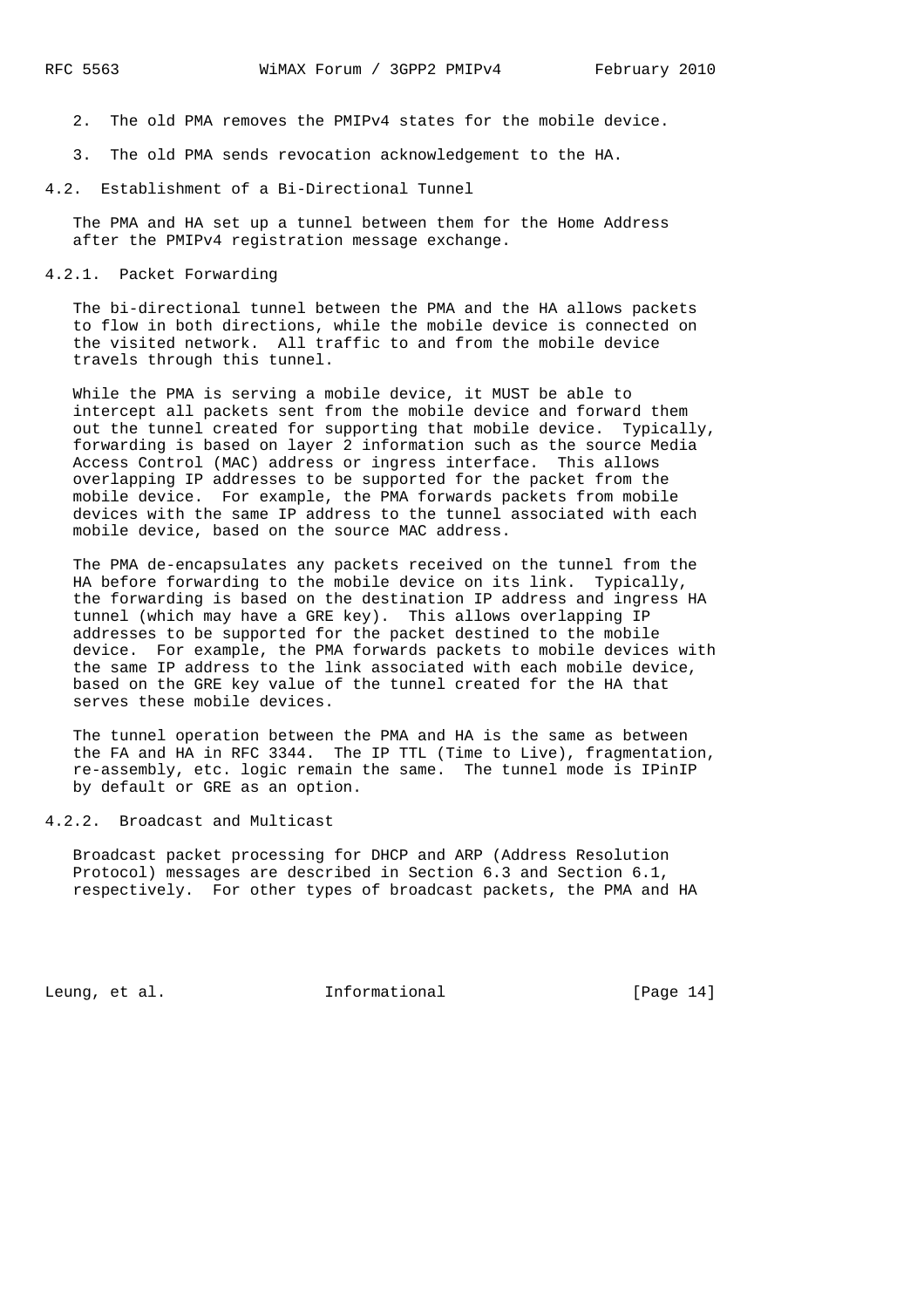process them in accordance to [RFC3344], [RFC3024], and [MIP4MCBC]. Only the Direct Encapsulation Delivery Style is supported, as there is no encapsulation for the packets between the mobile device and PMA.

4.2.3. Forwarding between Devices on the Same PMA

 When the communication peers are both attached to the same PMA, the packet is forwarded as specified in Section 4.2.1. The traffic between them should be routed via the HA without taking a local shortcut on the PMA. This ensures that data-traffic enforcement at the HA is not bypassed.

### 4.3. Security Association between the PMA and the HA

 The security relationship for protecting the control message exchanges between the PMA and the HA may be either per node (i.e., same security association for all mobile devices) or per MN (i.e., unique security association per mobile device). The method of obtaining the security association is outside the scope of this document.

 For per-node SA support, the FA-HA Authentication extension or IPsec (indicated in the PMIPv4 extension) is used to authenticate the signaling messages (including Registration Revocation [RFC3543]) between PMA and HA. In the case of IPsec, Encapsulating Security Payload (ESP) [RFC4303] in transport mode with mandatory integrity protection should be used. The IPsec endpoints are the IP addresses of the PMA and HA.

 For per-MN SA support, the MN-HA Authentication extension and/or MN- AAA Authentication extension are used to authenticate the signaling.

 The creation of the security association may be assisted by the AAA server at the time of access authentication.

#### 4.4. Registration Sequencing

 The Identification field in the registration message provides replay protection and sequencing when the timestamp method is used. This mechanism allows the HA to know the sequence of messages from the same PMA or different PMAs based on the Identification field. The HA can also synchronize the PMA's clock by using the Identification mismatch error code in the Proxy Registration Reply. This reply message would not be necessary when the PMA's clocks are synchronized using the Network Time Protocol [RFC1305] or some other method. Note that the use of nonce for sequencing and replay protection is outside the scope of this document.

Leung, et al.  $I_n$  informational [Page 15]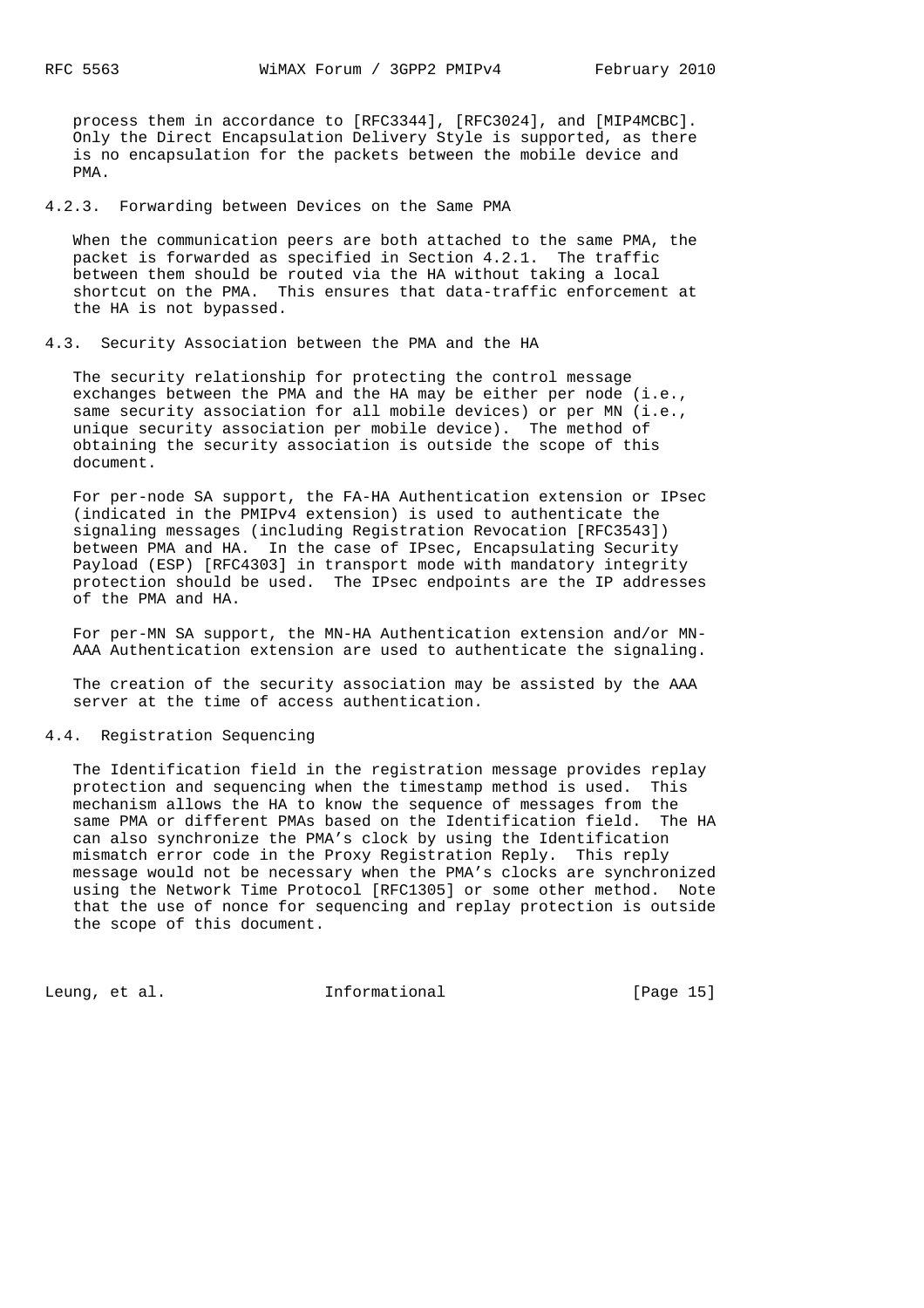The method above is sufficient when there is a single source for signaling as in the split PMA case. However, in the integrated PMA case, the Proxy Registration Request is sent from different sources (i.e., different PMAs). If the previous PMA is unaware that the mobile device has moved away and continues to send re-registration, then the HA would be misinformed on the location of the device. Therefore, an integrated PMA MUST confirm that the mobile device is still attached before sending a Proxy Registration Request.

 Note that, for the split PMA model as used in WiMAX Forum (see Section 10), the PMIPv4 client remains anchored during handover (see Section 10.1). In this case, the PMIPv4 client is the only source of the PRRQ. However, there are cases (such as PMIPv4 client relocation and uncontrolled handover events) when more than one PMA performs registration. The same method for the integrated PMA is used to ensure proper sequencing of registration on the HA.

4.5. Mobile Device Interface Configuration

 Typically, the mobile device's interface needs to be configured with an IP address, network prefix, default gateway, and DNS server addresses before the network connection can be enabled to be used for communication. For some IP stacks, the default gateway IP address has to be on the same subnet as the mobile device's IP address. When the Home Agent's IP address is not on the same subnet as the Home Address, vendor-specific extensions (e.g., [RFC4332]) or other methods MAY be used by the PMA to obtain the default gateway.

### 4.6. Dynamic HA Discovery

 The PMA can perform dynamic HA discovery by sending the registration with Home Agent field set to 0.0.0.0 or 255.255.255.255. The Home Agent responds with its IP address in the Home Agent field as specified in "Mobile IPv4 Dynamic Home Agent (HA) Assignment" [RFC4433].

#### 5. Proxy Mobile IPv4 Extensions

 The following PMIPv4 extensions are not required for base functionality but may be used in some cases where such features are applicable. They are included before the authentication extension (e.g., MN-HA or FA-HA Authentication extension) in the registration message.

Leung, et al.  $I_n$  Informational [Page 16]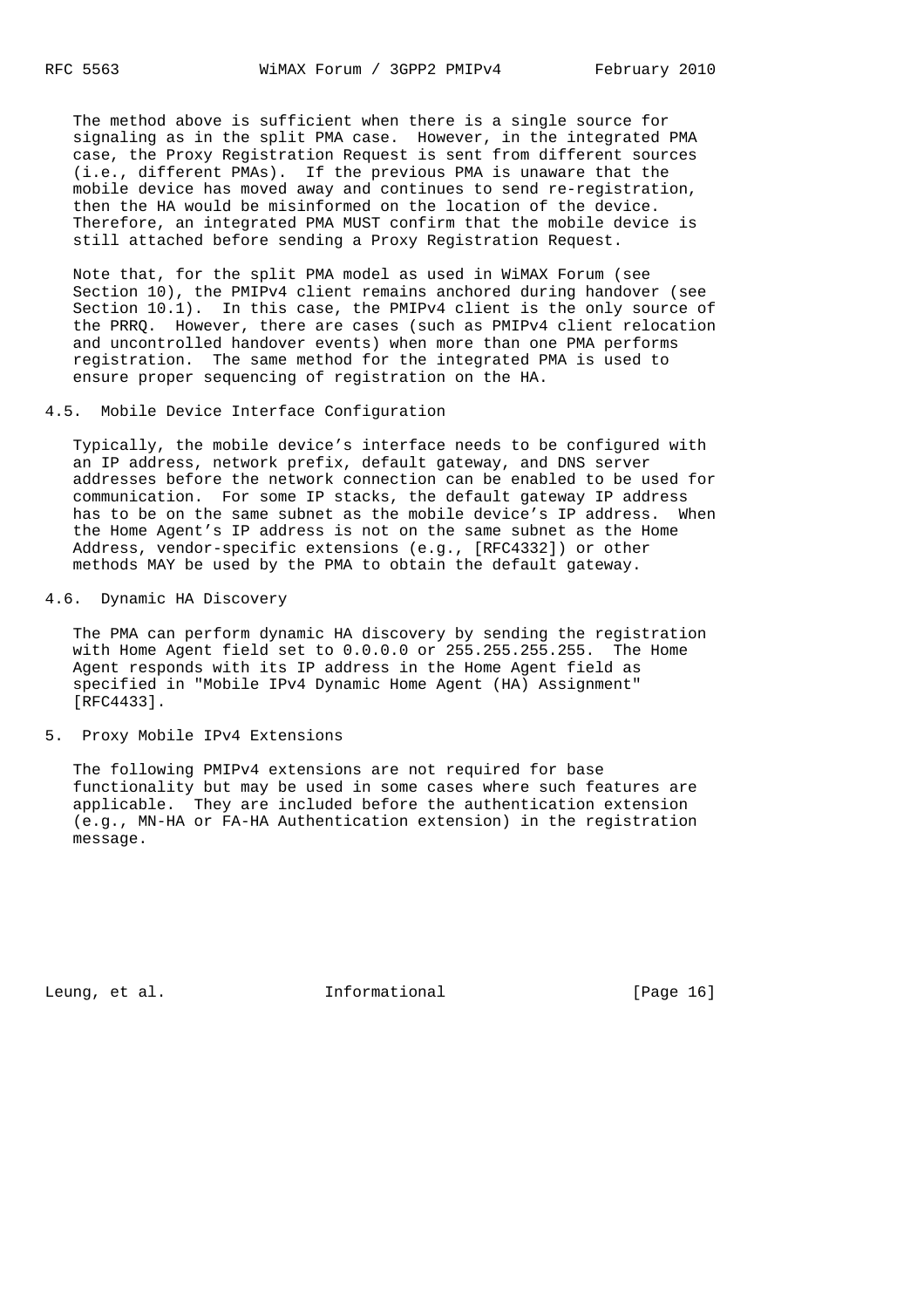# 5.1. PMIPv4 Per-Node Authentication Method Extension

 The Proxy Mobile IPv4 Authentication Method extension indicates alternative methods for authenticating the registration besides the default MN-HA Authentication extension as specified in RFC 3344. This extension MUST be included in the Registration Request and Registration Reply when the security association for authenticating the message is between the PMA and HA on a per-node basis. This means that a common key or set of keys (indexed by the SPI) are used for message authentication by the PMA and HA. The key is independent of the mobile device, which is identified in the registration.

|        | 0 1 2 3 4 5 6 7 8 9 0 1 2 3 4 5 6 7 8 9 0 1 2 3 4 5 6 7 8 9 0 1 |        |  |
|--------|-----------------------------------------------------------------|--------|--|
|        |                                                                 |        |  |
| Type   | Sub-Type                                                        | Length |  |
| Method |                                                                 |        |  |

PMIPv4 Per-Node Authentication Method Extension

### Type

47 (Proxy Mobile IPv4 Non-Skippable Extension)

#### Sub-Type

1 (PMIPv4 Per-Node Authentication Method)

# Length

1

Method

 An 8-bit field that specifies the authentication type for protecting the signaling messages.

 The values (0 - 255) are allocated and managed by IANA. The following values have been assigned to the specified method types.

0: Reserved

1: FA-HA Authentication

2: IPsec Authentication

Leung, et al.  $I_n$  Informational [Page 17]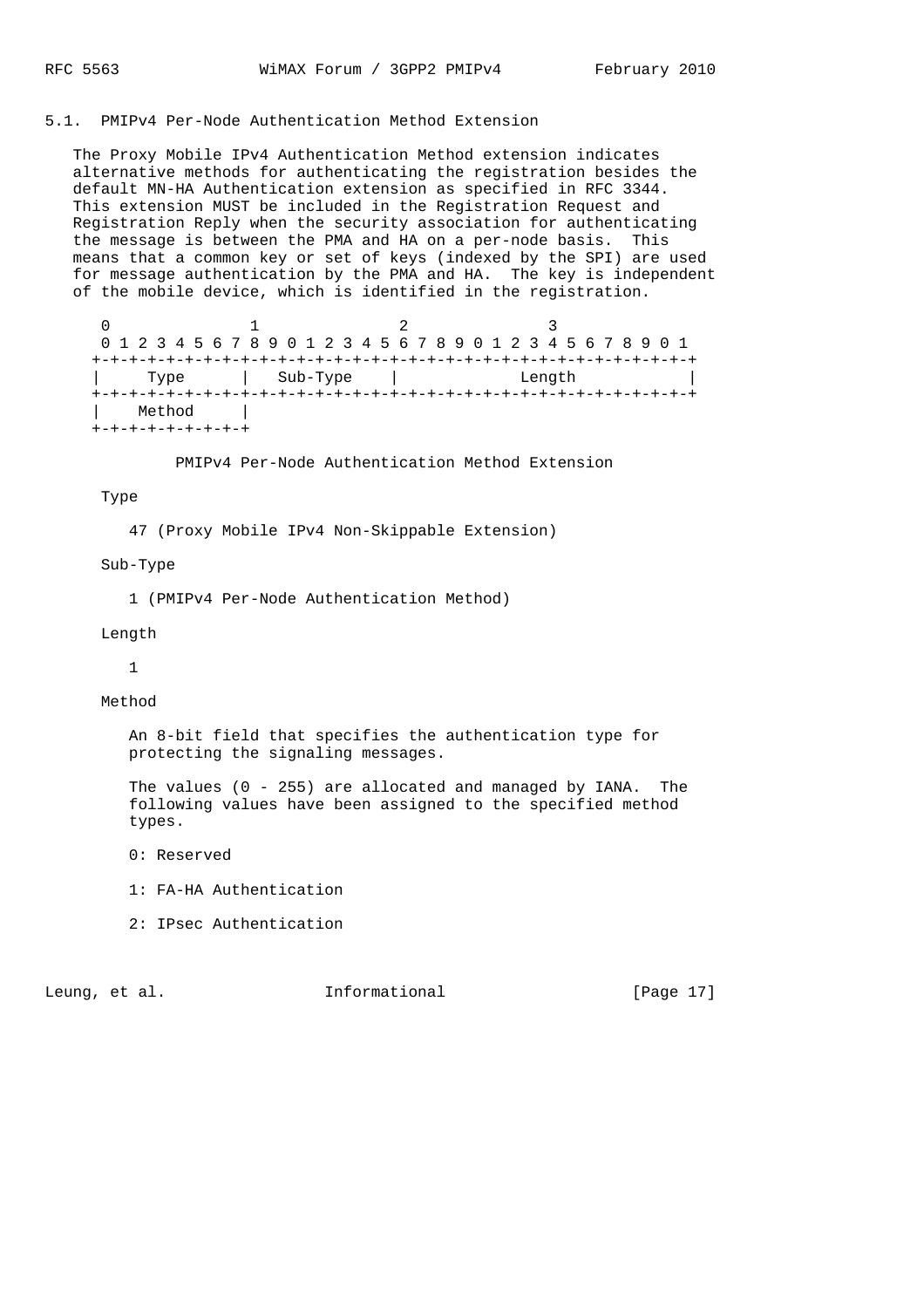# 5.2. Proxy Mobile IPv4 Interface ID Extension

 The Proxy Mobile IPv4 Interface ID extension identifies the interface address of the device used to attach to the network. The information MAY be included in the Registration Request when the PMA is aware of it.

0  $1$  2 3 0 1 2 3 4 5 6 7 8 9 0 1 2 3 4 5 6 7 8 9 0 1 2 3 4 5 6 7 8 9 0 1 +-+-+-+-+-+-+-+-+-+-+-+-+-+-+-+-+-+-+-+-+-+-+-+-+-+-+-+-+-+-+-+-+ | Type | Length | Sub-Type | Identifier ... +-+-+-+-+-+-+-+-+-+-+-+-+-+-+-+-+-+-+-+-+-+-+-+-+-+-+-+-+-+-+-+-+

PMIPv4 Interface ID Extension

Type

147 (Proxy Mobile IPv4 Skippable Extension)

Length

 The length of the extension in octets, excluding Type and Length fields.

Sub-Type

1 (PMIPv4 Interface ID)

Identifier

 A variable-length octet sequence that contains an identifier of the interface.

5.3. Proxy Mobile IPv4 Device ID Extension

 The Proxy Mobile IPv4 Device ID extension identifies the device used to connect to the network. The information MAY be included in the Registration Request when the PMA is aware of it.

0  $1$  2 3 0 1 2 3 4 5 6 7 8 9 0 1 2 3 4 5 6 7 8 9 0 1 2 3 4 5 6 7 8 9 0 1 +-+-+-+-+-+-+-+-+-+-+-+-+-+-+-+-+-+-+-+-+-+-+-+-+-+-+-+-+-+-+-+-+ | Type | Length | Sub-Type | ID-Type | +-+-+-+-+-+-+-+-+-+-+-+-+-+-+-+-+-+-+-+-+-+-+-+-+-+-+-+-+-+-+-+-+ Identifier ... +-+-+-+-+-+-+-+-+-+-+-+-+-+-+-+-+-+-+-+-+-+-+-+-+-+-+-+-+-+-+-+-+

PMIPv4 Device ID Extension

Leung, et al.  $I_n$  Informational [Page 18]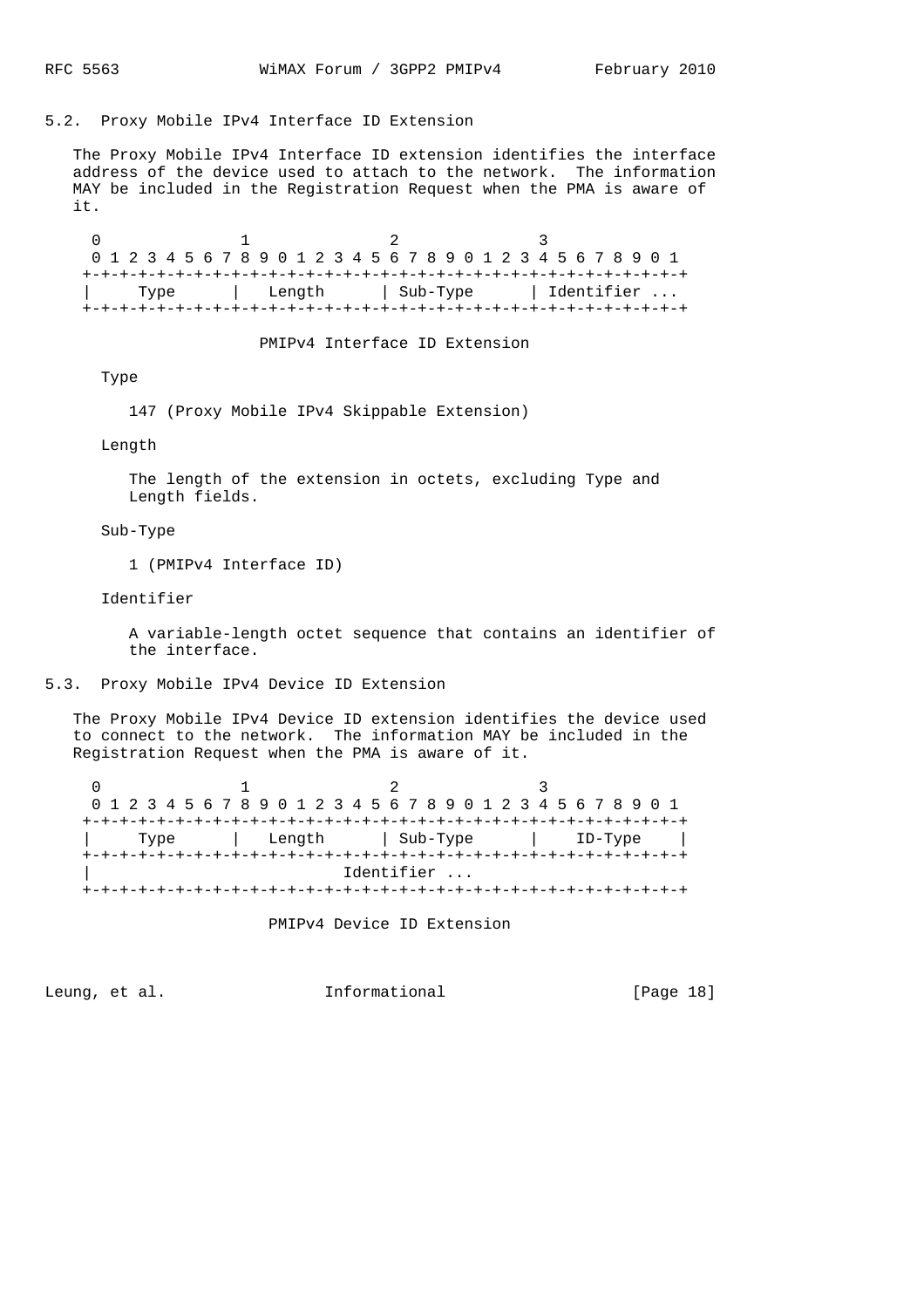Type

147 (Proxy Mobile IPv4 Skippable Extension)

Length

 The length of the extension in octets, excluding Type and Length fields.

### Sub-Type

2 (PMIPv4 Device ID)

ID-Type

An 8-bit field that specifies the device ID type.

 The values (0 - 255) are allocated and managed by IANA. The following values have been assigned to the specified device ID types.

- 0: Reserved
- 1: Ethernet MAC address
- 2: Mobile Equipment Identifier (MEID)
- 3: International Mobile Equipment Identity (IMEI)
- 4: Electronic Serial Number (ESN)

Identifier

 A variable-length octet sequence that contains an identifier of the type indicated by the ID-Type field.

### 5.4. Proxy Mobile IPv4 Subscriber ID Extension

 The Proxy Mobile IPv4 Subscriber ID extension identifies the mobile subscription. The information MAY be included in the Registration Request when the PMA is aware of it.

Leung, et al. 1nformational [Page 19]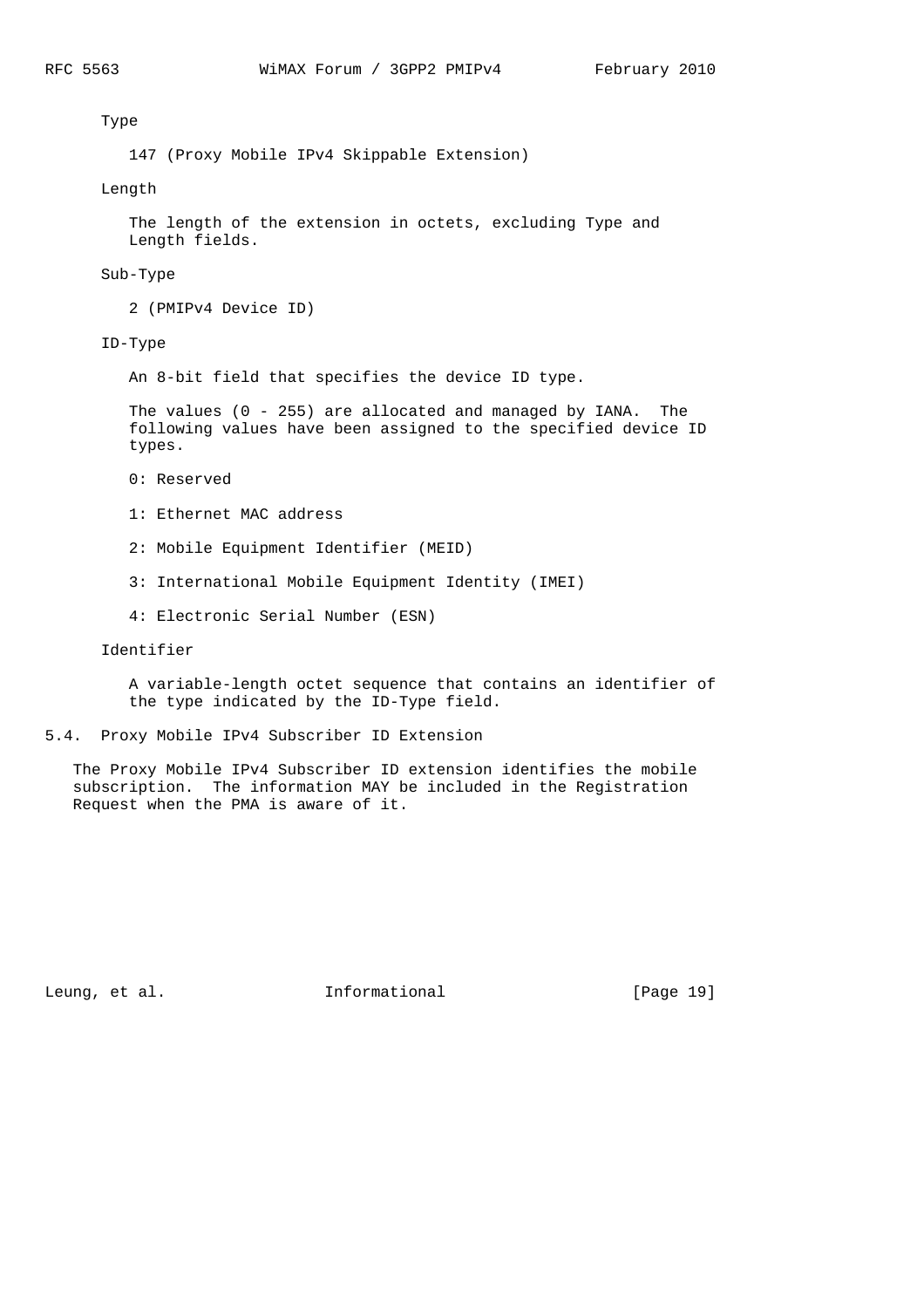| 0 1 2 3 4 5 6 7 8 9 0 1 2 3 4 5 6 7 8 9 0 1 2 3 4 5 6 7 8 9 0 1 |  |  |        |  |  |  |            |  |  |  |  |  |           |  |  |
|-----------------------------------------------------------------|--|--|--------|--|--|--|------------|--|--|--|--|--|-----------|--|--|
|                                                                 |  |  |        |  |  |  |            |  |  |  |  |  |           |  |  |
| Type                                                            |  |  | Length |  |  |  | sub-Type)  |  |  |  |  |  | $ID-Type$ |  |  |
|                                                                 |  |  |        |  |  |  |            |  |  |  |  |  |           |  |  |
|                                                                 |  |  |        |  |  |  | Identifier |  |  |  |  |  |           |  |  |
|                                                                 |  |  |        |  |  |  |            |  |  |  |  |  |           |  |  |

PMIPv4 Subscriber ID Extension

# Type

147 (Proxy Mobile IPv4 Skippable Extension)

## Length

 The length of the extension in octets, excluding Type and Length fields.

### Sub-Type

3 (PMIPv4 Subscriber ID)

#### ID-Type

An 8-bit field that specifies the subscriber ID type.

 The values (0 - 255) are allocated and managed by IANA. The following values have been assigned to the specified subscriber ID types.

0: Reserved

1: International Mobile Subscriber Identity (IMSI)

#### Identifier

 A variable-length octet sequence that contains an identifier of the type indicated by the ID-Type field.

# 5.5. PMIPv4 Access Technology Type Extension

 The Proxy Mobile IPv4 Access Technology Type extension indicates the type of radio-access technology on which the mobile device is attached. This extension MAY be included in the Registration Request when the PMA is aware of the information. The HA can provide mobility on the same access technology type for a mobile device with

Leung, et al. 1nformational [Page 20]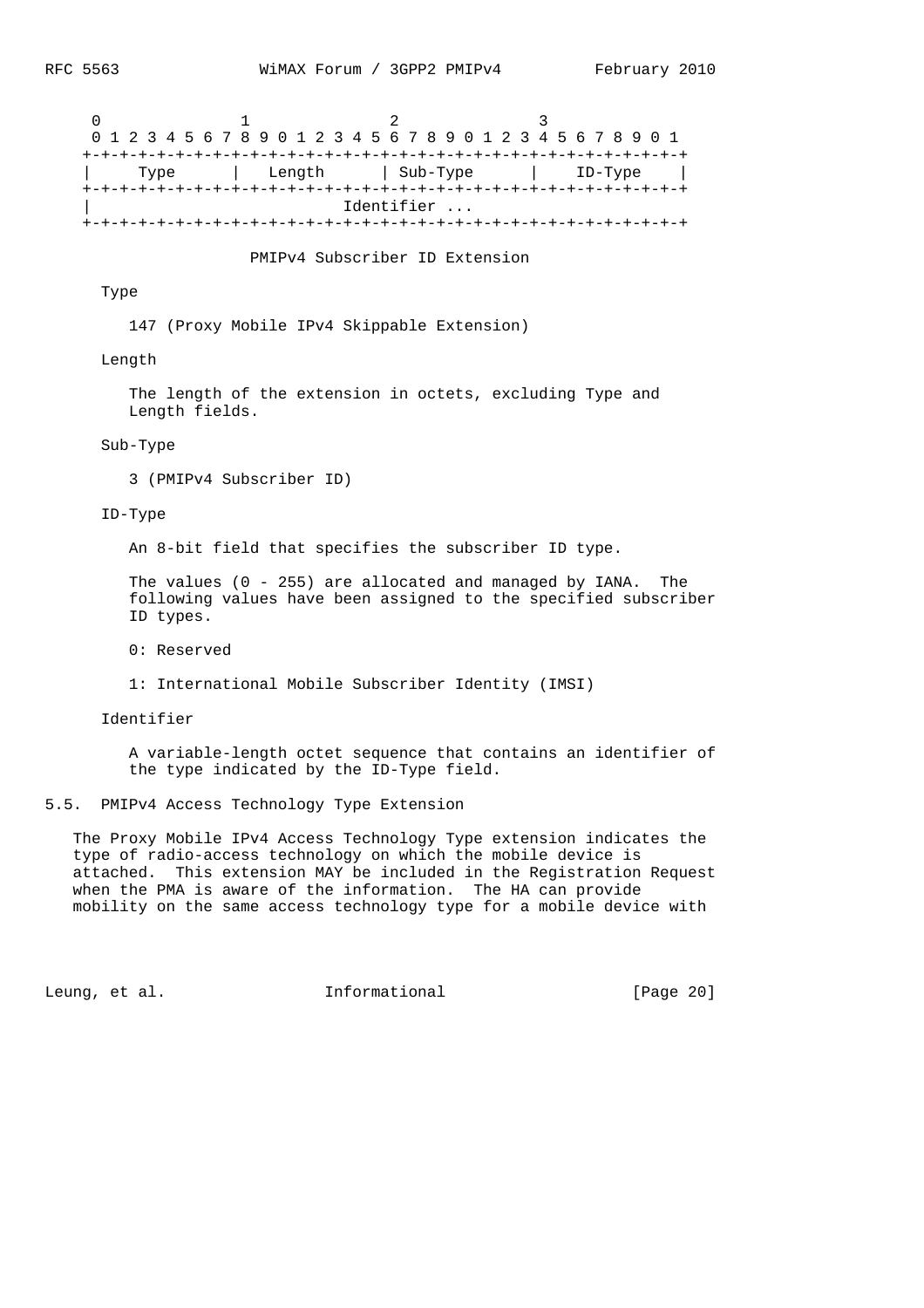multiple interfaces, assuming each interface is connected on a different access technology type. The HA does not include the extension in the associated Registration Reply.

0  $1$  2 3 0 1 2 3 4 5 6 7 8 9 0 1 2 3 4 5 6 7 8 9 0 1 2 3 4 5 6 7 8 9 0 1 +-+-+-+-+-+-+-+-+-+-+-+-+-+-+-+-+-+-+-+-+-+-+-+-+-+-+-+-+-+-+-+-+ | Type | Length | Sub-Type | Tech-Type | +-+-+-+-+-+-+-+-+-+-+-+-+-+-+-+-+-+-+-+-+-+-+-+-+-+-+-+-+-+-+-+-+

PMIPv4 Access Technology Type Extension

Type

147 (Proxy Mobile IPv4 Skippable Extension)

Length

2

Sub-Type

4 (Access Technology Type)

Tech-Type

 An 8-bit field that specifies the access technology through which the mobile device is connected to the access network.

 The values (0 - 255) are allocated and managed by IANA. The following values have been assigned to the specified access technology types.

0: Reserved

1: 802.3

2: 802.11a/b/g

3: 802.16e

4: 802.16m

5: 3GPP EUTRAN/LTE

6: 3GPP UTRAN/GERAN

Leung, et al. 1nformational [Page 21]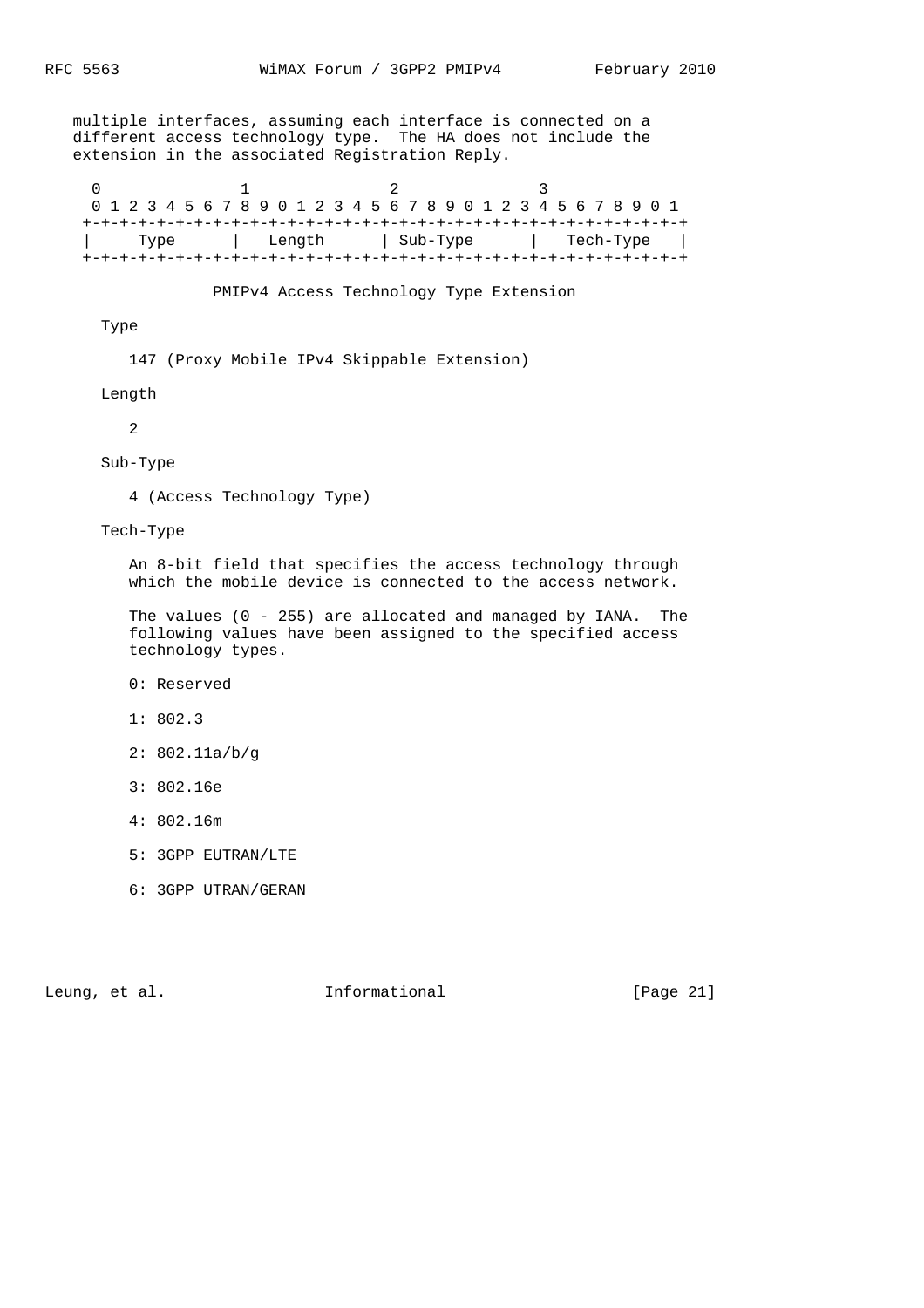- 7: 3GPP2 1xRTT/HRPD
- 8: 3GPP2 UMB
- 6. Appearance of Being at Home Network

 Since the Mobile Node is not aware of its mobility and does not participate in handover signaling, the network entities emulate the home network to the mobile device attached on the network. From the mobile device's perspective, it operates as if it were at the home network. However, the network is directing the mobile device's traffic to and from its current location and will continue to do so when it moves to a new location.

 An unmodified mobile device on a shared link learns the MAC address of another host on the home network via ARP ([RFCARP]), obtains an IP address and other host configuration via DHCP ([RFC2131]), and sends link-local multicast and broadcast packets. The network's response to the host is equivalent to the situation when a host is on the home network. When the link state changes, some hosts use ARP, ICMP, and/or DHCP to detect if it has changed the point of attachment on the network.

# 6.1. ARP Considerations

 For IEEE 802 type of access networks (e.g., WLAN, WiMAX Ethernet Convergence Sublayer), the mobile device sends ARP requests for the Corresponding Node (CN) and default gateway on the same network. The purpose of maintaining an ARP entry is to allow the delivery of the packet from the mobile device to the CN using the destination MAC address. The ARP procedure for resolving IP and MAC address mapping is not needed for 3GPP2's cdma2000 and WiMAX IP Convergence Sublayer networks.

The access router is always the L2 endpoint for the mobile device. The destination MAC address in the packet does not need to be set to the CN's MAC address. As long as the packet can be received by the access router, it will be forwarded toward the CN via the home network node (further details in Section 4.2.1). The ARP table in the mobile device does not need to be populated with CNs' MAC addresses in order for the packet to reach the CNs.

 A mobile device has ARP entries for the default gateway and hosts on the same subnet. Regardless of what the MAC addresses are, the AR receives the packets sent from the mobile device.

Leung, et al. 1nformational [Page 22]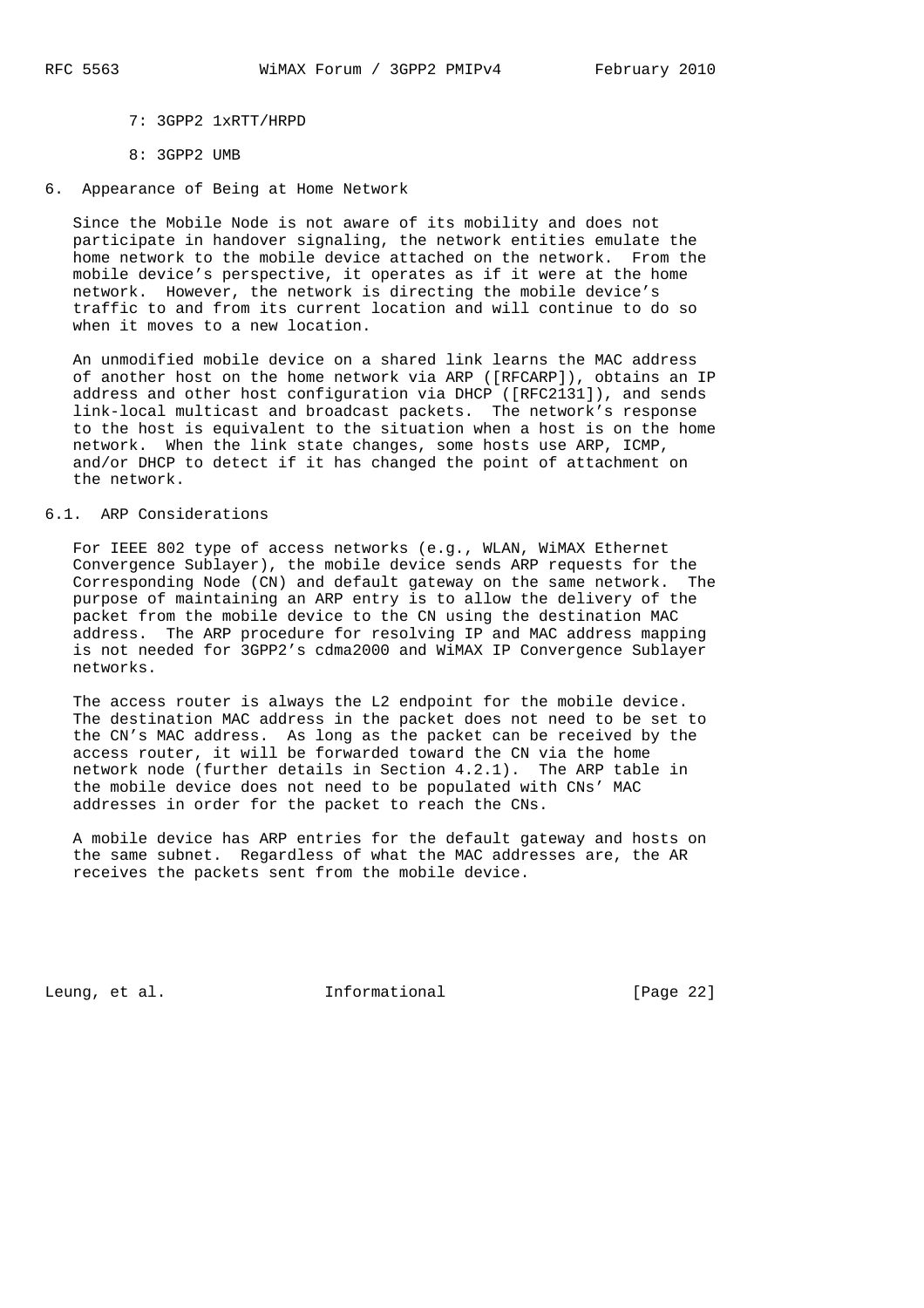## 6.2. ICMP Considerations

 For movement detection, certain types of network stack on the mobile device will send an ICMP request [RFCICMP] to the default gateway after detecting the link went down and up. The IP TTL in the message is set to 1 to check if the default gateway is still directly reachable on the access network. The PMA MAY send an ICMP reply when it is providing Proxy Mobile IPv4 service for the mobile device. This response confirms to the mobile device that it has remained on the home network after link state change. This behavior is observed on existing client implementation. "Detecting Network Attachment in IPv4 (DNAv4)" [RFC4436] can be employed.

 General ICMP traffic is handled as normal IP packets and tunneled between the PMA and HA.

### 6.3. DHCP Considerations

 DHCP [RFC2131] is used to obtain an IP address and other host configuration parameters for a mobile device. The mobile device is expected to behave as a normal DHCP client when connected to the network with Proxy Mobile IPv4 service. There are two DHCP phases: bootup and renewal/release. The bootup procedure relies on the DHCP relay agent to obtain a lease on the IP address for the DHCP client from the DHCP server. The DHCP client directly renews and releases the lease with the DHCP server.

 In Proxy Mobile IPv4, the mobile device boots up on a network that is not the home network associated with the leased IP address. Also, the mobile device can move to other networks that are not related to that IP address. Yet, the DHCP client on the mobile device continues to operate as a stationary device that is directly on the network associated with its IP address. The PMA and HA create the transparency of the remote home network and mobility events by providing the expected network response to the DHCP client.

 There are several methods for the network infrastructure to interface with the mobile device such that the mobile device believes it is always fixed on the same network. The following methods are identified here, though others may be used as well.

DHCP Server in the AR:

 The mobile device boots up and initiates DHCP. The procedure is described in Figure 1. The DHCP client renews or releases the IP address directly with the DHCP server in the AR. When the mobile device is on a different AR than the AR/DHCP server, the DHCP message from the client needs to be able to either be forwarded to

Leung, et al.  $I_n$  informational [Page 23]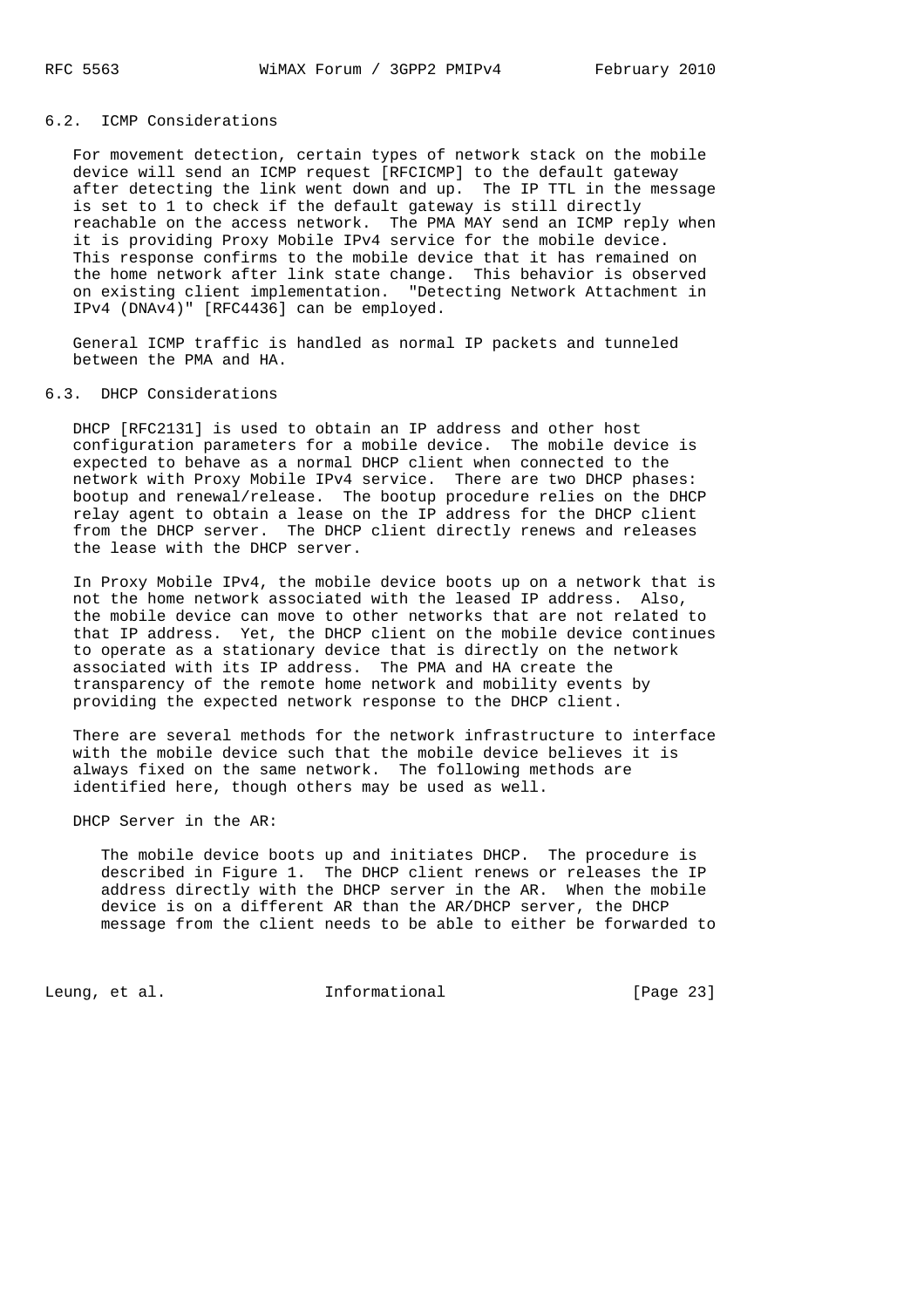the DHCP server in the previous AR or handled by the DHCP server in the new AR. When the DHCP lease time expires for the mobile device's IP address or the DHCP release message is received on the current AR, the AR sends PMIPv4 de-registration to the HA.

DHCP Relay Agent in the AR:

 The mobile device boots up and initiates DHCP. The procedure is described in Figure 1. The DHCP client renews or releases the IP address directly with the DHCP server in the HA. When the mobile device is on a different AR, DHCP messages from the client are relayed to the DHCP server in the HA. When the DHCP lease time expires for the mobile device's IP address or the DHCP release message is received on the HA, the HA deletes the mobility binding entry for the mobile device and sends registration revocation [RFC3543] to the AR.

6.4. PPP IPCP Considerations

 When the mobile device accesses the network via PPP [RFC1661], LCP (Link Control Protocol) CHAP is used to authenticate the user. After authentication, the NAS (which is the AR/PMA) sends the Proxy Mobile IPv4 Registration Request to the HA. The HA responds with the Home Address in the Proxy Registration Reply. The NAS informs the mobile device to use the Home Address during IPCP [RFC1332]. When the mobile device moves to a new NAS, the same procedure happens and that mobile device has the same IP address for communication.

The message exchange is illustrated in Figure 1.

6.5. Link-Local Multicast and Broadcast Considerations

 Depending on configuration policies, the PMA may tunnel all packets destined to Link-Local Multicast or Broadcast to the HA. The HA looks up the hosts that are in the same subnet and sends a duplicated packet to each of them.

7. Proxy Mobility Agent Operation

 The PMA performs the functions of a Mobile Node entity as described in RFC 3344, with the exceptions identified below.

- No agent discovery (i.e., agent solicitation and advertisement) is supported.
- The D-bit (De-encapsulation by MN) in the Registration Request is always set to zero.

Leung, et al.  $I_n$  informational [Page 24]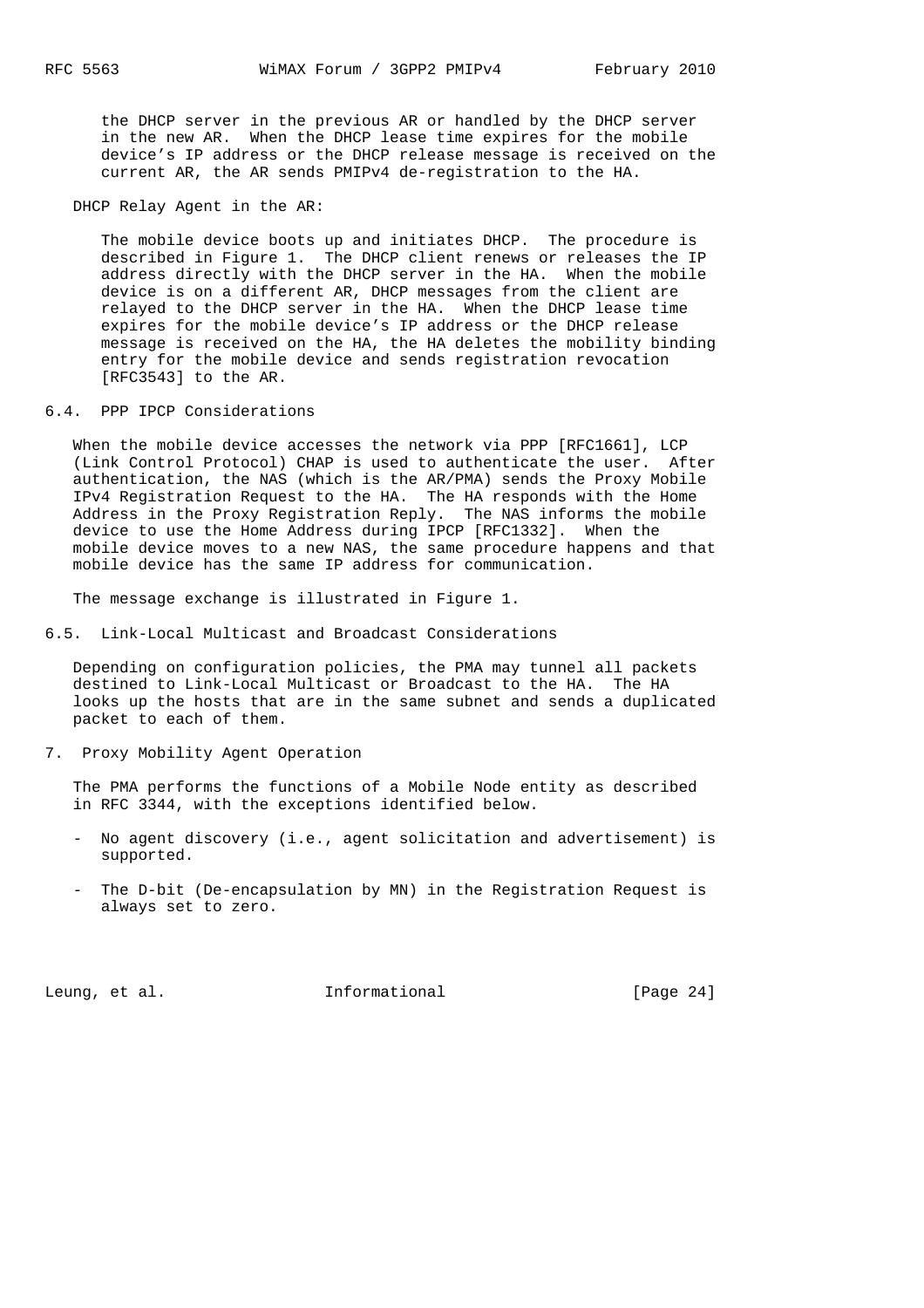The main responsibility of the PMA is to set up and maintain the routing path between itself and the HA for a mobile device that is attached on the network. When it detects a mobile device is no longer attached, the routing path is torn down. It is possible that the PMA functions may be split up in implementations such as WiMAX (Section 10).

 The PMA needs to know the following information, at a minimum, for sending a proxy registration:

- 1. NAI of the mobile device.
- 2. MN-HA security association, when per-mobile device security association is used.
- 3. FA-HA Mobility security association or IPsec security association when per-node security association is used. Note that these associations are specific only between PMA and HA, and are cryptographically unrelated to the associations between the MN and other network nodes.
- 4. HA Address.

 This information is typically downloaded from the AAA server during access authentication.

8. Home Agent Operation

 The Home Agent has the functionality described in RFC 3344 [RFC3344]. In addition, the following features are introduced by Proxy Mobile IPv4:

- 1. Sequencing between PRRQs from multiple PMAs. For the integrated PMA case, there is a period after handover that may result in both the new PMA and old PMA sending PRRQs. It is imperative that the old PMA confirm that the mobile device is attached before sending a PRRQ when the re-registration timer expires. This would ensure that the HA only receives registration from the PMA that is serving the mobile device.
- 2. Authentication of PRRQs based on per-node security associations (FA-HA AE or IPsec AH/ESP) is applicable in the integrated PMA case. The presence of MN-HA AE or MN-AAA AE in the PRRQ is not necessary in this case. Since PMIPv4 is based on signaling between the PMA and the HA, the security for the message can be authenticated based on the peers' relationship. The HA can authorize PMIPv4 service for the mobile device at the PMA by contacting the AAA server.

Leung, et al.  $I_n$  Informational [Page 25]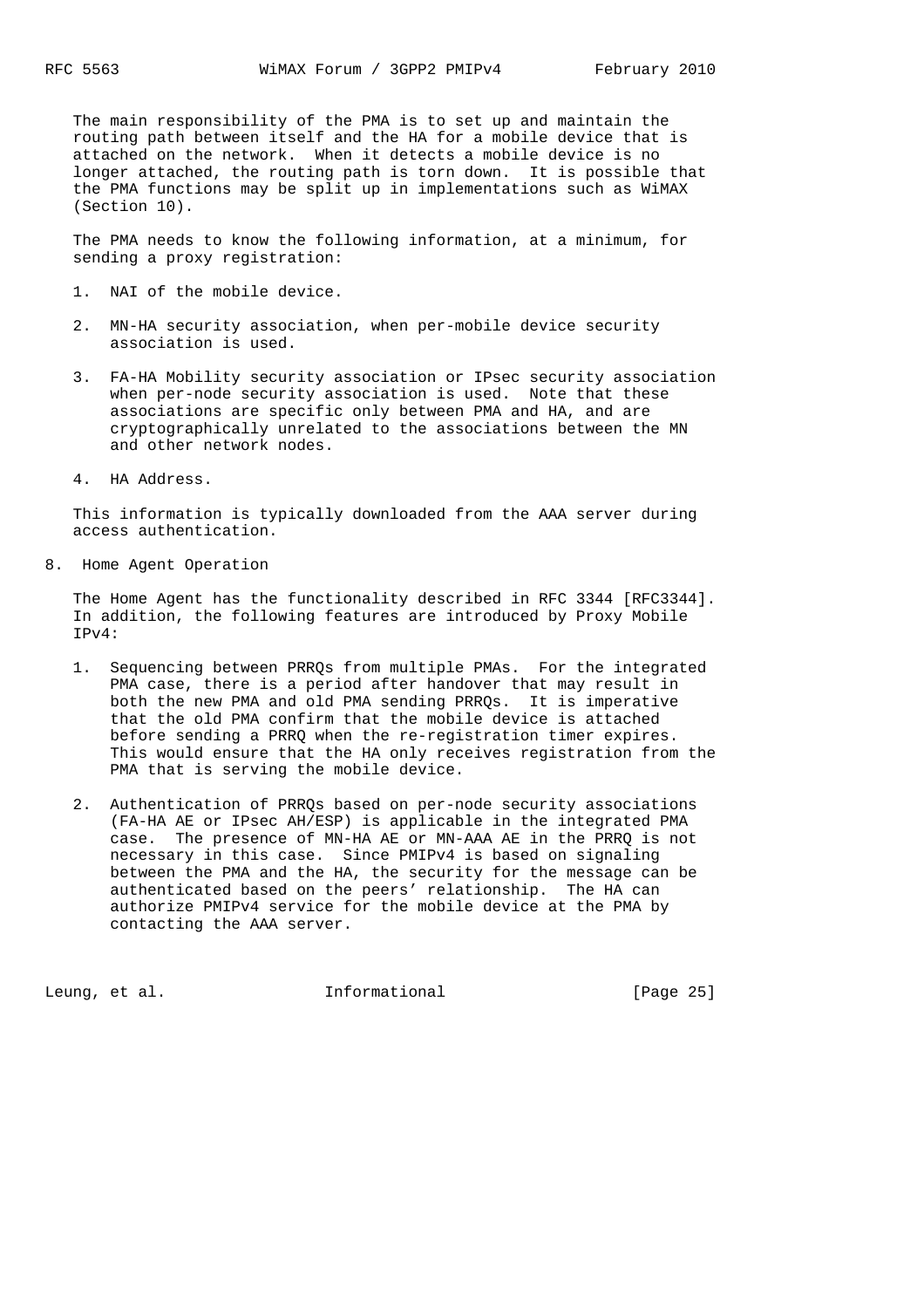3. The ability to process the Proxy Mobile IPv4 extensions defined in this document for enhanced capabilities of PMIPv4.

### 8.1. Processing Proxy Registration Requests

 When a Proxy Registration Request is received, the HA looks up the mobility binding entry indexed by the NAI. If the entry exists, HA compares the sequence numbers between the message and mobility binding entry (MBE), if present. If the value in the message is zero or greater than or equal to the one in the MBE, HA accepts the registration. The HA replies with a sequence number that is one greater than the larger value of either the MBE or Proxy Registration Request. If the registration is denied, then HA sends error code "Administratively prohibited (65)". If the HA is not enabled with Proxy Mobile IPv4 or cannot process the Proxy Mobile IPv4 Extensions defined in this document, it sends a Registration Reply with error code PMIP\_UNSUPPORTED ("Proxy Registration not supported by the HA"). In the case when the PMA is not allowed to send a Proxy Registration Request to the HA, the HA sends a Proxy Registration Reply with error code PMIP\_DISALLOWED ("Proxy Registrations from this PMA are not allowed").

 A PMA receiving these error codes SHOULD NOT retry sending Proxy Mobile IPv4 messages to the HA that sent replies with these error codes.

### 9. Mobile Device Operation

 As per this specification, a mobile device would function as a normal IPv4 host. The required behavior of the node will be consistent with the base IPv4 specification [RFC0791]. The mobile station will have the ability to retain its IPv4 address as it moves from one point of network attachment to the other without ever requiring it to participate in any mobility-related signaling.

 When booting up for the first time, a mobile device obtains an IPv4 address using DHCP or IPCP.

 As the mobile device roams, it is always able to communicate using the obtained IP address on the home network. The PMA on the currently attached network signals to the HA to ensure a proper forwarding path for the mobile device's traffic.

Leung, et al.  $I_n$  Informational [Page 26]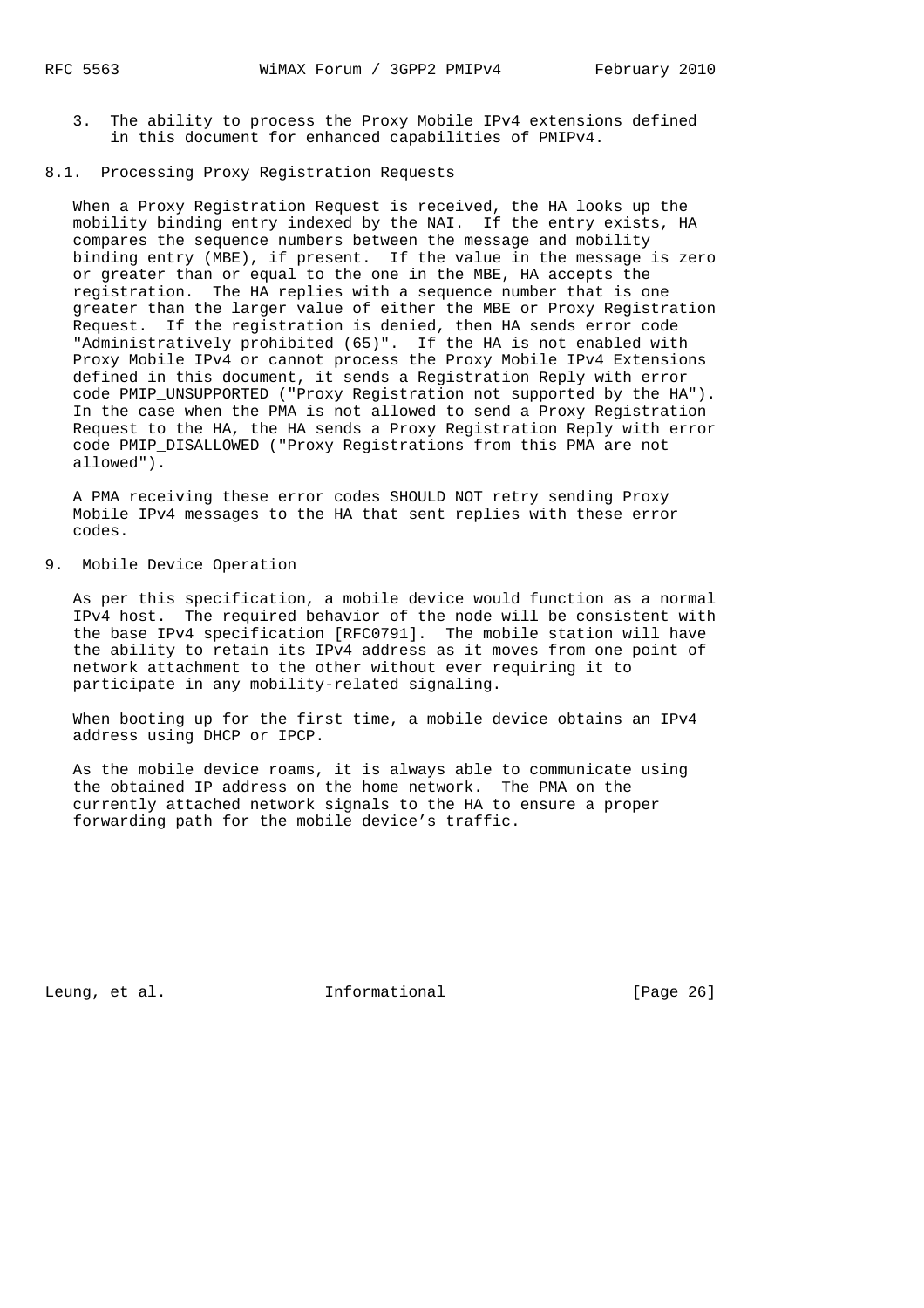## 9.1. Initial Network Access

 When the mobile device accesses the network for the first time and attaches to a network on the PMA, it will present its identity in the form of an NAI to the network as part of the network-access authentication process.

 Once the address configuration is complete, the mobile device will always be able to use that IP address anywhere in the network.

#### 9.2. Mobile Device Mobility

 When a mobile device moves to a new PMA from another PMA, the following occurs:

 The mobile device may perform a network-access authentication with the new AR/PMA. If the authentication fails, the mobile device will not be able to use the link. After a successful authentication, the new PMA will have the identifier and the other profile data of the mobile device. The new PMA can also obtain the mobile device's information using a context-transfer mechanism, which is out of the scope of this document.

 Once the network-access authentication process is complete, the mobile device may sense a change in the Link Layer and use ARP, DHCP, and/or ICMP to detect if it is still on the same subnet. These mechanisms are handled by the network as described in "Appearance of Being At Home Network" (Section 6).

9.3. Sending and Receiving Packets

 All packets that are to be sent from the mobile device to the Corresponding Node (CN) will be sent as normal IPv4 packets, setting the Source Address of the IPv4 header to the Home Address and the Destination Address to the Corresponding Node's IP address. In Proxy Mobile IPv4 operation, the default gateway for the mobile device is set up to reach the PMA.

 Similarly, all packets sent to the mobile device's IP address by the Corresponding Node will be received by the mobile device in the original form (without any tunneling overhead).

 For Proxy Mobile IP, the packet from the mobile device is transported to the HA to reach the destination, regardless of the destination IP address. For a CN with an IP address on the same network as the mobile device but that is physically located elsewhere, the HA will tunnel the packet to the CN. Otherwise, the HA forwards the traffic via normal routing.

Leung, et al. 1nformational [Page 27]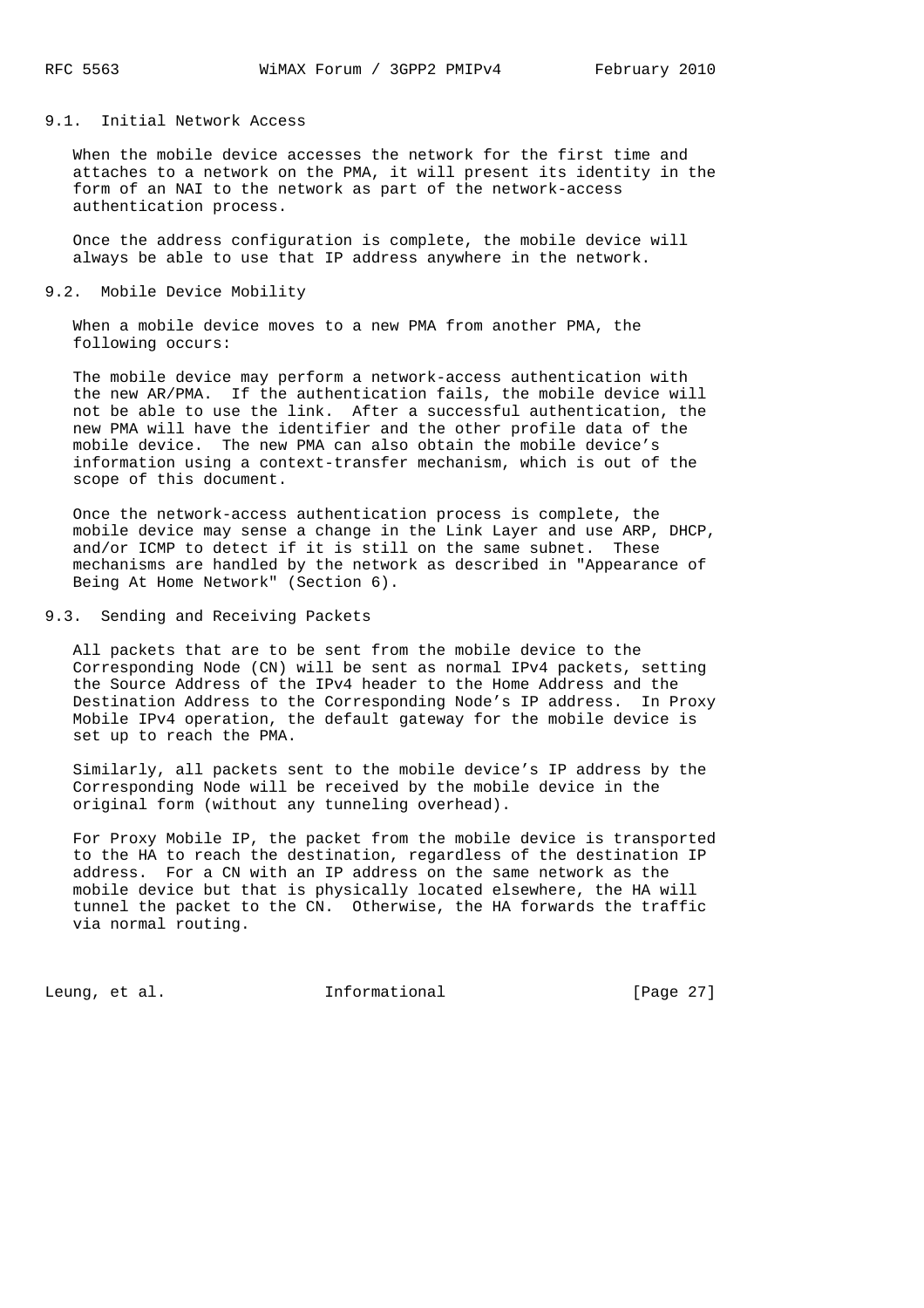No special operation is required by the mobile device to either send or receive packets.

 Mobile devices attached to the same PMA may be using different HAs for transporting their traffic.

10. Proxy Mobile IPv4 Use Case in WiMAX

 WiMAX Forum Network Working Group (NWG) uses the Proxy Mobile IPv4 scheme to provide IPv4 connectivity and IP mobility. The relevant specification from WiMAX Forum is [NWG].

 The Proxy Mobile IPv4 protocol is used over NWG reference point 3 (R3). Most of the Proxy Mobile IPv4 related procedures and requirements are described in reference to mobility management over R3.

 The Proxy Mobile IPv4 use case in the WiMAX Forum specification is illustrated in the following diagram:

Leung, et al. 1nformational [Page 28]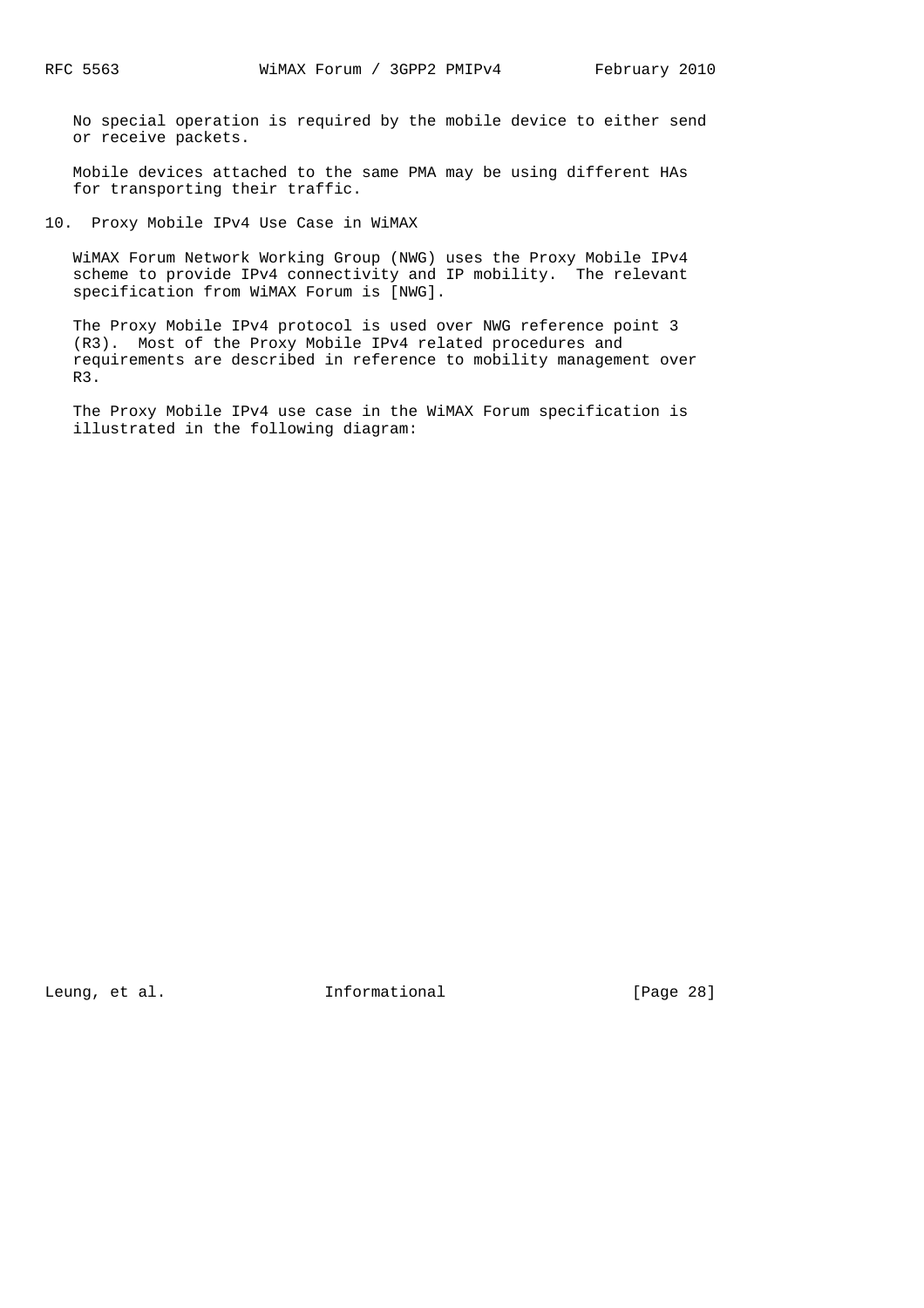

Figure 5: WiMAX NWG Network Configuration for PMIPv4 Use

 As shown in the figure above, WiMAX NWG uses the split PMA model. The PMIPv4 client is collocated with the NAS in ASN1 (aka, Authenticator ASN). The NWG architecture divides the network into two parts. The Access part is termed the "Access Service Network" (ASN). The Core part is termed the "Connectivity Service Network" (CSN). The MN attaches to an 802.16 radio in the ASN2 (aka, Anchor Data Path Function). The radio (base station) connects to the Anchor Data Path Function (A\_DPF) in ASN2, which in turn connects to the Authenticator ASN (NAS) in ASN1. ASN1 authenticates and authorizes the MN. The AAA infrastructure is used to authenticate and authorize the MN.

 Note that, during initial network entry by the MN, the PMA can be an integrated PMA with all the functions collocated in ASN1. Due to mobility, the FA part of the PMA may have to be relocated to a more

Leung, et al.  $I_n$  Informational [Page 29]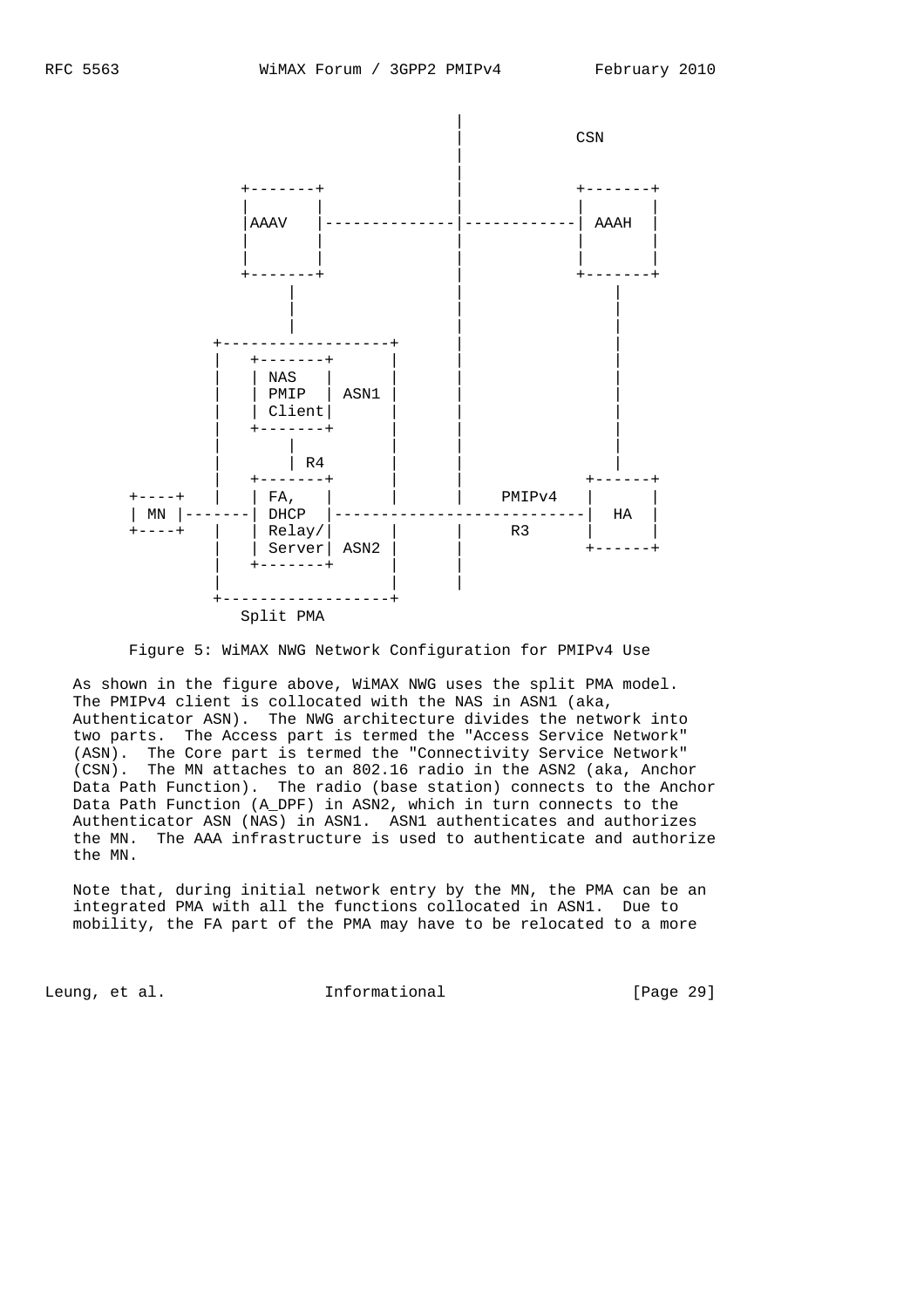optimized location for better bearer management. However, to describe the WiMAX specific use case for Proxy Mobile IPv4, we will use the split PMA model since it is a more generic representation of the WiMAX NWG mobility framework.

 The WiMAX NWG specification [NWG] defines a key bootstrapping scheme for use with Proxy Mobile IPv4. The specification uses per-MN security association for Proxy Mobile IPv4 operation. The relevant keys (e.g., MN-HA key) are derived using EAP authentication as specified in this document. For more information, please refer to Section 4.3 of [NWG], stage-3 specification.

 Mobile IPv4 Registration Revocation is optionally supported in WiMAX. The security association for this is per node. It is provided with FA-HA AE. The FA-HA key is also bootstrapped via the same key hierarchy that is described in Section 4.3 of [NWG].

 The Proxy Mobile IPv4 operation in WiMAX NWG is aligned with the basic Proxy Mobile IPv4 operation as described in Section 4 of this document. There are specific considerations for WiMAX NWG 1.0.0 use of Proxy Mobile IPv4. These are listed below:

- 1. Use of per-MS SA for Proxy Mobile IPv4 registration. In this case, MN-HA AE is used.
- 2. Use of split PMA to handle FA relocation while the PMIPv4 client remains anchored with the NAS (Authenticator ASN).
- 3. Only the Proxy Mobile IPv4 Access Technology Type extension defined in this document is used in the NWG specification [NWG].
- 4. GRE key identifier is optionally used between the HA and the PMA.
- 5. The PMIPv4 client and the FA interact via the WiMAX specific reference point and protocol (aka, R4). For more information, please refer to the NWG specification [NWG].
- 6. In order to handle inter-ASN (inter Access Router) handover and still allow the MN to use the same DHCP server's IP address that was sent in DHCPOFFER/ACK, the DHCP server (aka, proxy) functions in the ASN are required to be configured with the same IP address.
- 7. The MN AR (trigger for Proxy Mobile IPv4) interaction is based on DHCP. DHCPDISCOVER from the MN triggers the Proxy Mobile IPv4 process in the ASN.

Leung, et al. 1nformational [Page 30]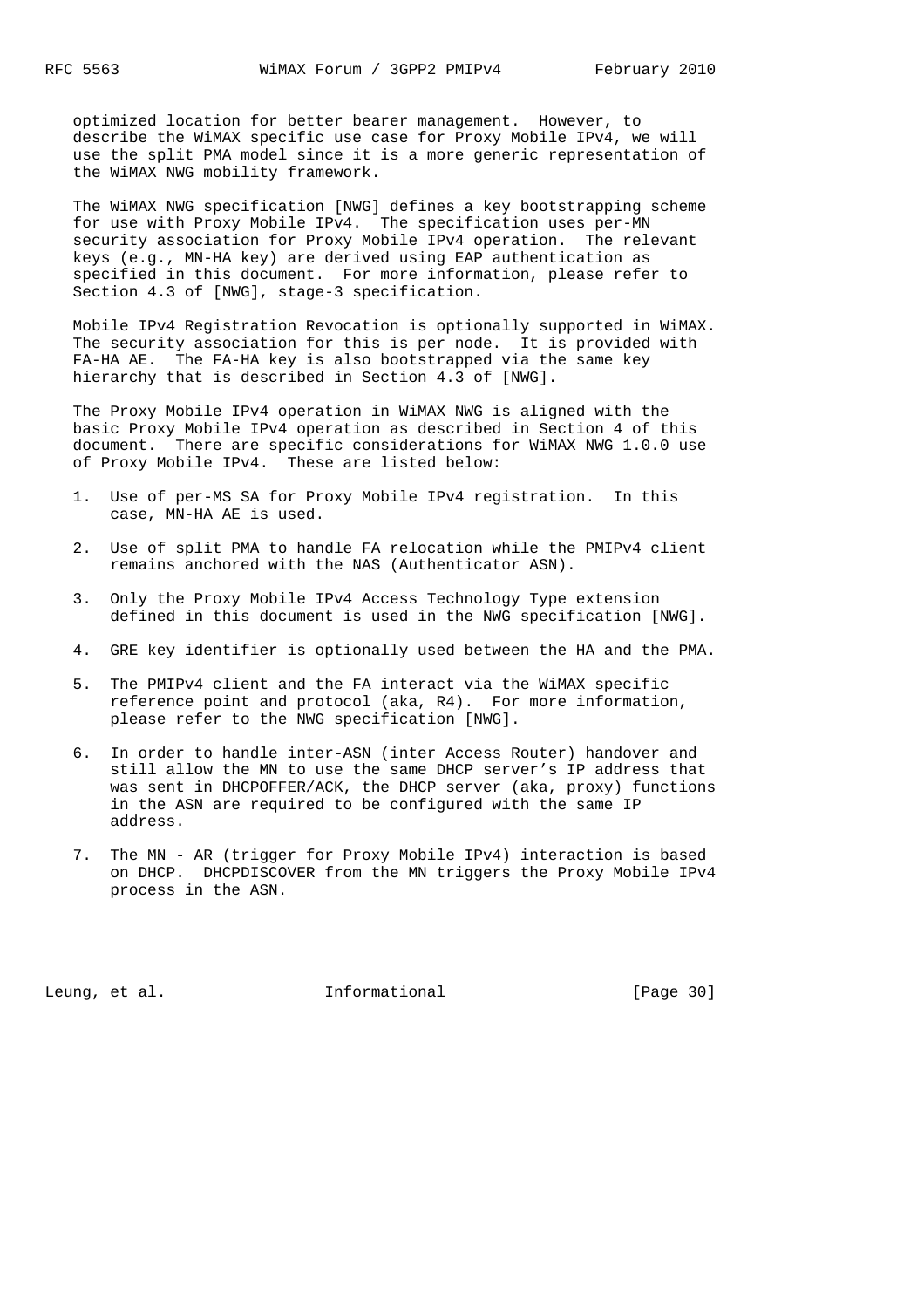10.1. Proxy Mobile IPv4 Call Flow Examples with Split PMA in WiMAX

 Since WiMAX uses the split PMA model, the call flows involve WiMAX proprietary signaling between the PMIPv4 client and FA within the PMA. The following call flows illustrate this.



Leung, et al. 11 methormational 11 [Page 31]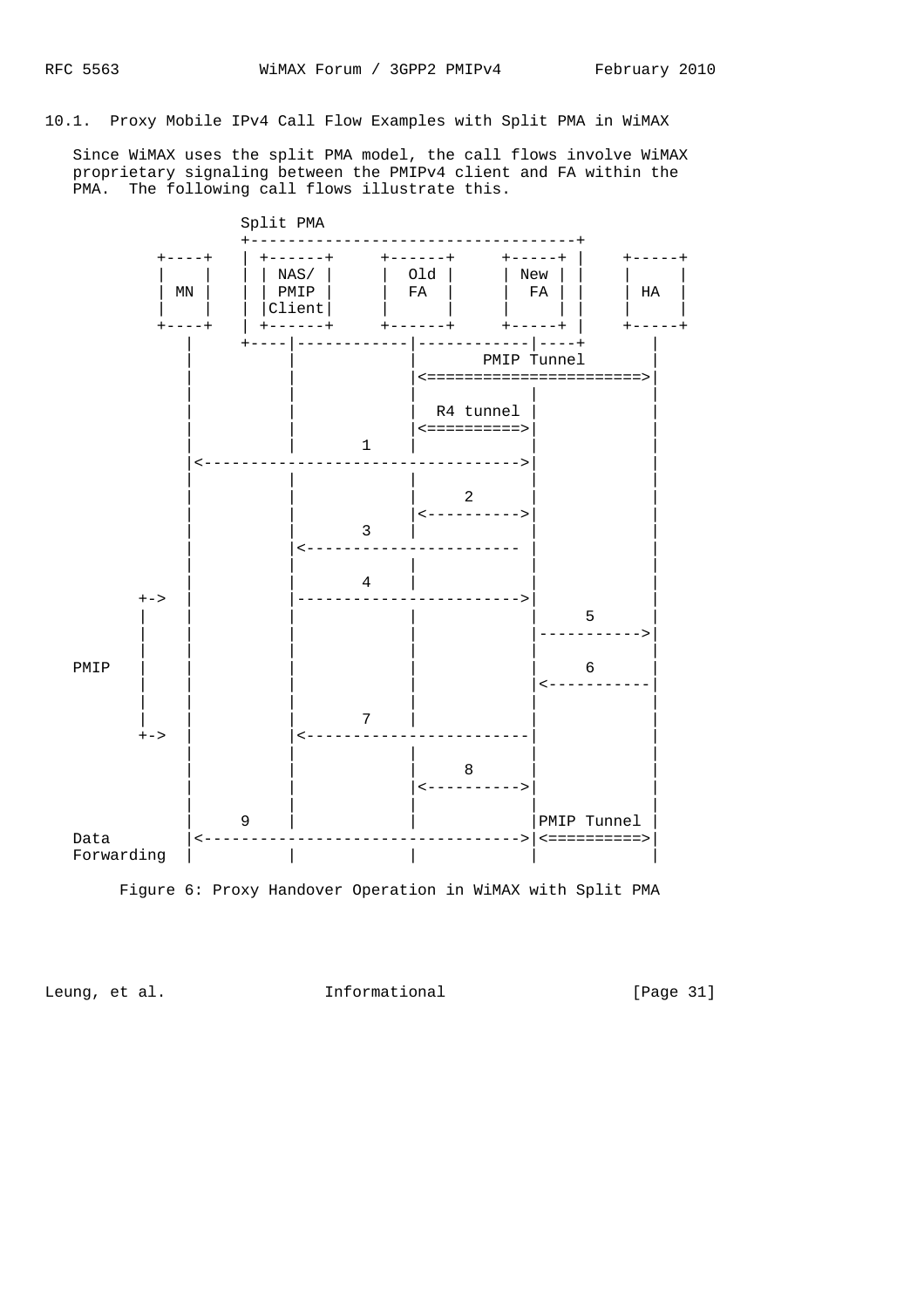In this scenario, the MN has moved to a new FA's area (known as the Data Path Function in WiMAX). The old FA and the new FA interact with each other and also with the PMIPv4 client over a WiMAX specified R4 reference point to perform the handover. The steps are described below:

- 1. The mobile device establishes a L2 link with a base station (not shown), which connects to a new FA (aka, new Data Path Function in WiMAX). Note that, in this case, the MN does not perform authentication and authorization. The PMIPv4 tunnel remains between the old FA (aka, old Data Path Function in WiMAX). The data flows through the PMIPv4 tunnel between the HA and the old FA, and through the WiMAX-specific R4 tunnel between the old FA and the new FA and from the new FA to the MN.
- 2. The new FA interacts with the old FA using a WiMAX-specific R4 reference point to initiate the handover process.
- 3. The new FA uses the WiMAX-specific R4 reference point to request the PMIPv4 client to begin the PMIPv4 handover.
- 4. Triggered by step 3, the PMIPv4 client sends a PRRQ to the new FA. The PRRQ contains the FA-CoA of the new FA. The Home Address field is set to the address of the assigned IP address of the Mobile Node. The PRRQ is embedded in the WiMAX-specific R4 packet.
- 5. The new FA forwards the PRRQ to the HA.
- 6. The Home Agent updates the existing mobility binding entry for the mobile device upon processing the PRRQ. The Home Agent responds back to the new FA with PRRP.
- 7. The new FA forwards the PRRP after encapsulating it in a WiMAX specific R4 packet to the PMIPv4 client.
- 8. The new FA and the old FA exchange WiMAX-specific R4 messages between them to confirm the handover. The old FA cleans up its resources for the MN. The R4 bearer forwarding also stops at this point.
- 9. The forward and reverse direction traffic flows via the new FA. The handover is complete at this point.

Leung, et al.  $I_n$  Informational [Page 32]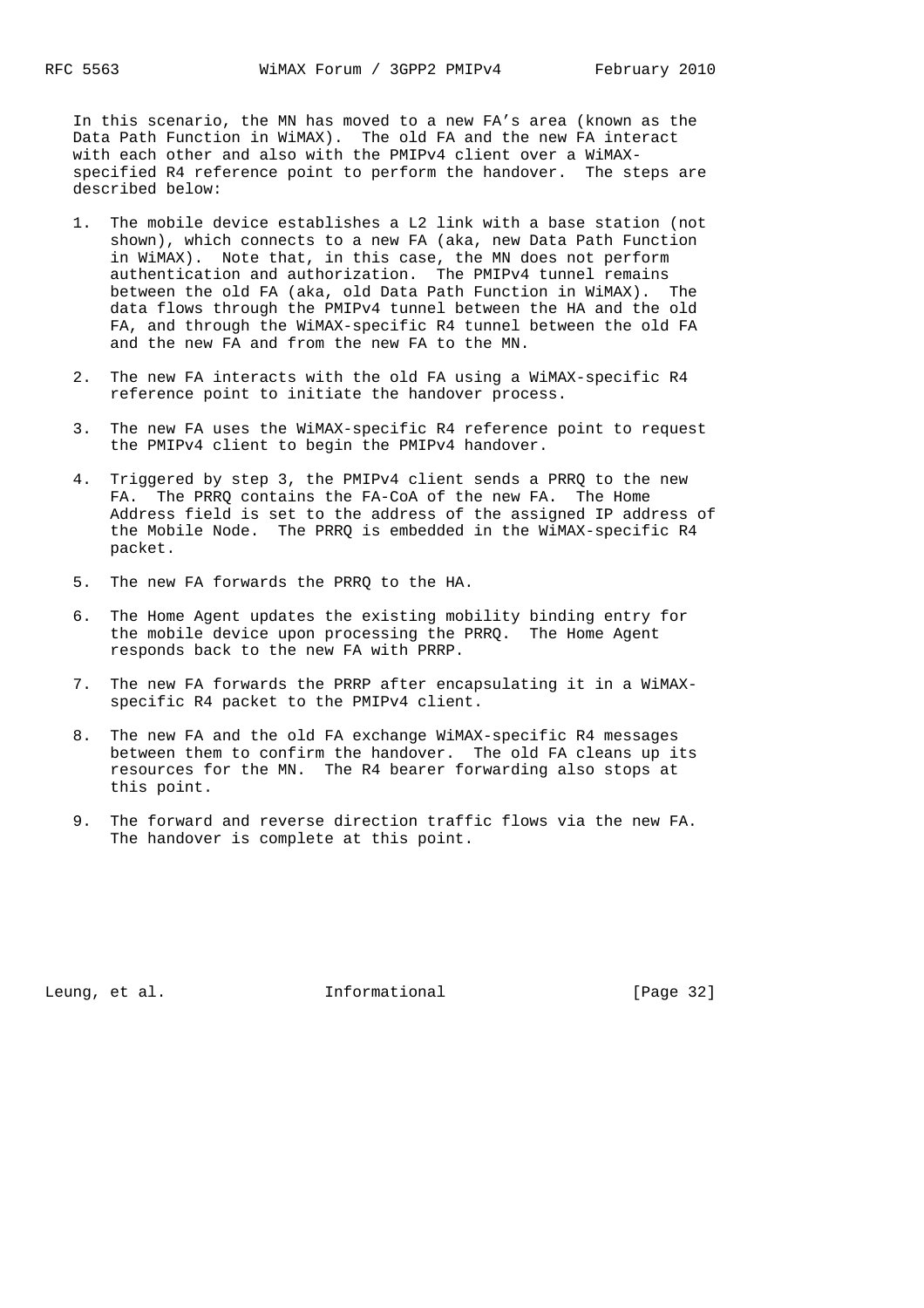### 11. Proxy Mobile IPv4 Use Case in 3GPP2

 3GPP2 uses the Proxy Mobile IPv4 scheme to provide mobility service for the following scenarios (as shown in the figures below):

1. Mobility between the base station (BS) and access gateway (AGW)

2. Mobility between the AGW and the Home Agent (HA).

 As shown in the diagrams below, in use case 1, the BS acts as the PMA and the AGW acts as the HA for Proxy Mobile IPv4 operation. In use case 2, the AGW acts as the PMA while the HA assumes the role of the Home Agent.



Integrated PMA

Figure 7: 3GPP2's PMIPv4 Use Case 1 - BS-AGW Interface Mobility

RAN Core +-------+ +------+ +----+ | AGW/ | PMIPv4 | | | MN |------| PMA |-----------------------| HA | +----+ | | | |  $+ - - - - - +$ +-------+

Integrated PMA

Figure 8: 3GPP2's PMIPv4 Use Case 2 - AGW-HA Interface Mobility

 The figure below shows a simplified 3GPP2 architecture. For details, please refer to the 3GPP2 Converged Access Network (CAN) architecture ([3GPP2]).

Leung, et al. 1nformational [Page 33]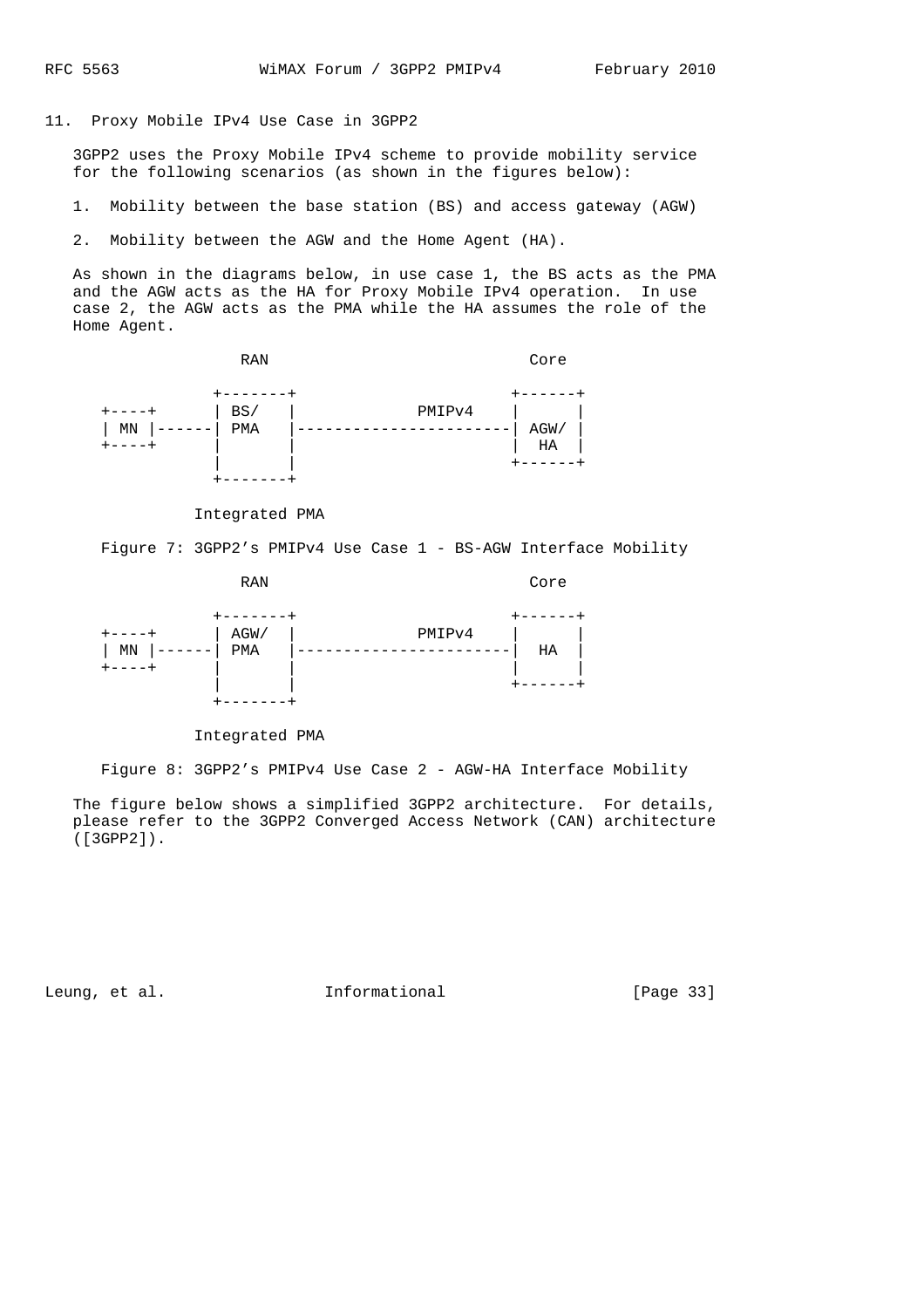

Figure 9: Simplified 3GPP2 Architecture

 The Proxy Mobile IPv4 usage scenario in 3GPP2 (case 1) is illustrated in the following diagram:



Figure 10: Network Connection Setup (use case 1)

Description of the steps:

 1a. MN performs layer 2 establishment with the BS/PMA and performs access authentication/authorization. During this phase, the MN runs EAP over Ultra Mobile Broadband (UMB). The BS acts as the NAS in this phase.

Leung, et al. 1nformational [Page 34]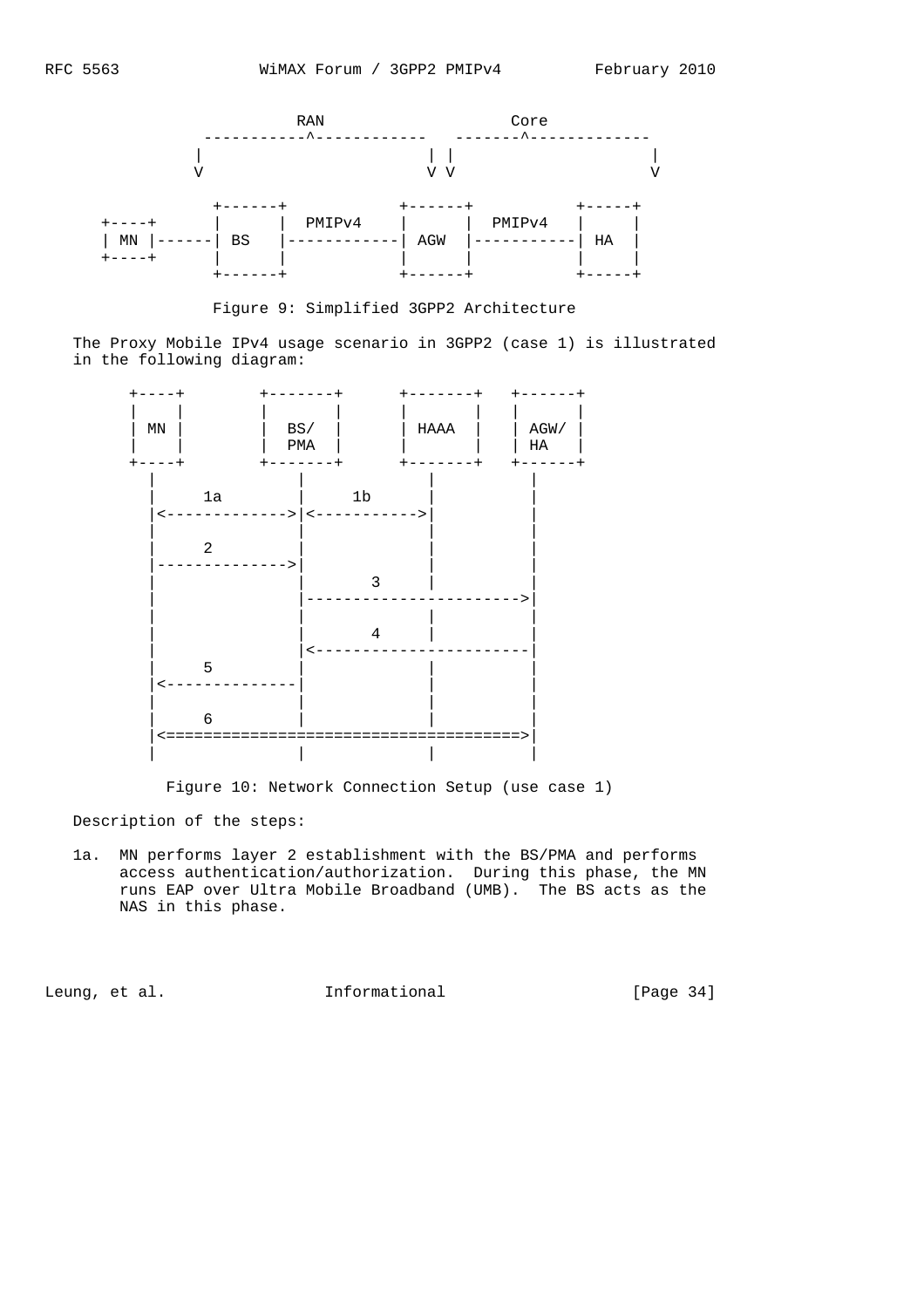- 1b. The BS exchanges AAA messages with the Home AAA server via the AR (not shown in the figure) to authenticate the MN. As part of this step, the AR may download some information about the MN (e.g., user's profile, handset type, assigned Home Agent address, and other capabilities of the MN). This information is passed to the PMA/BS (as necessary) to set up the PMIPv4 tunnel in the next step(s).
- 2. The MN sends layer 2 signaling messages to the BS/PMA to trigger the PMIPv4 tunnel setup process.
- 3. Triggered by step 2, the PMA/BS sends a PRRQ to the AGW/HA. The HA's address is either received at step 1b from the Home AAA server (HAAA) or is discovered by other means. The PRRQ contains the Care-of Address (CoA) of the PMA (collocated FA in this case). The HoA field is set to all zeros (or all ones). The PRRQ is protected by the method described in this document. The derivation and distribution of the MN-HA or FA-HA key is outside the scope of this document.
- 4. The AGW/HA registers the MN's session, assigns a symmetric GRE key, and returns this key in the PRRP to the BS/PMA.
- 5. The BS/PMA responds back to the MN with a layer 2 signaling message.
- 6. At this step, the MN is assigned an IP address and is connected to the network (via the AGW).

 In use case 2, the same procedures are followed except the PMIPv4 tunnel is established between the AGW and the HA. In this case, GRE tunneling may not be used.

Leung, et al.  $I_n$  Informational [Page 35]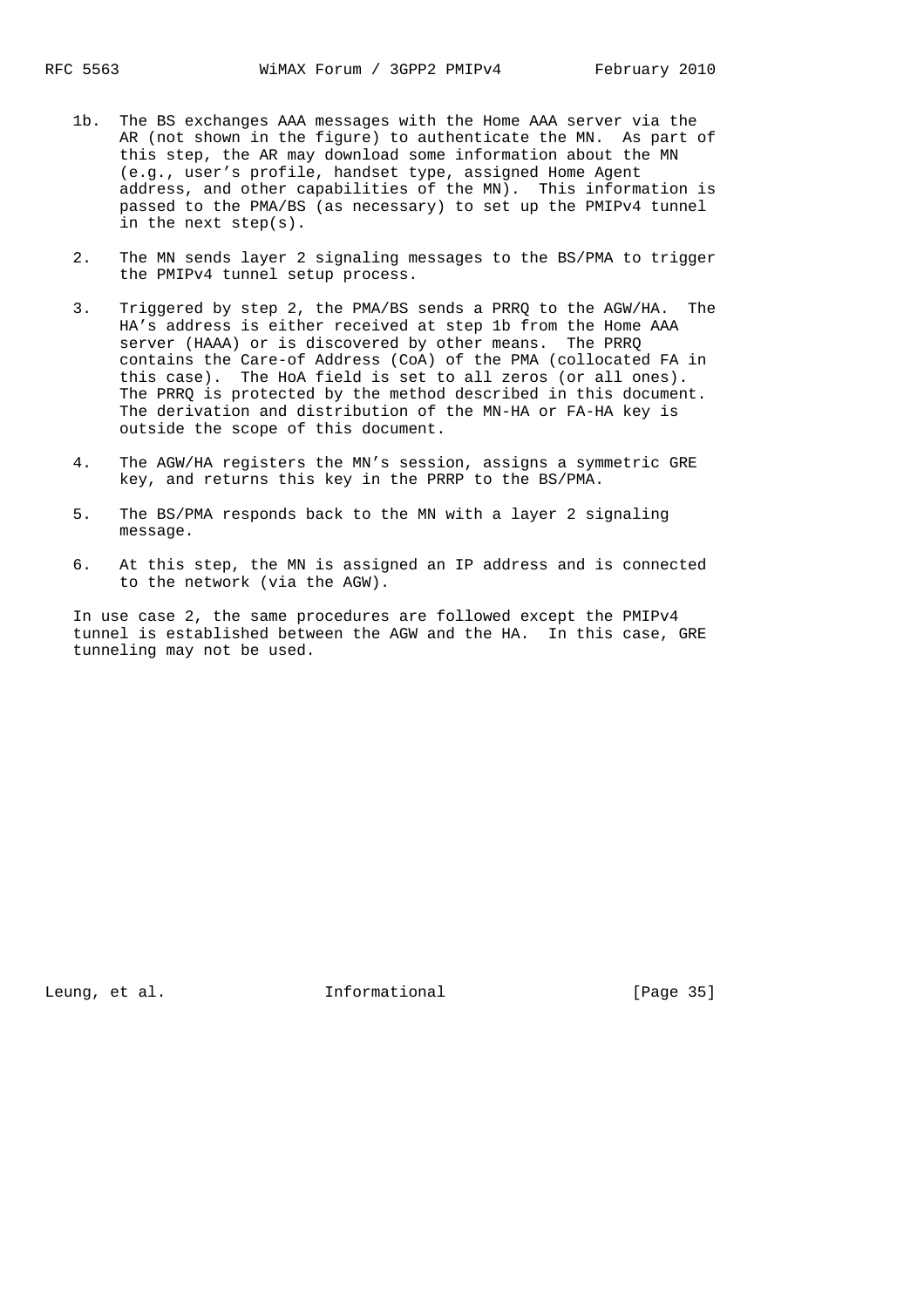### 11.1. Handover Considerations in 3GPP2

 There are some special handover considerations in 3GPP2's Proxy Mobile IPv4 use case. Below is an illustration of the specific use case:



Figure 11: 3GPP2 Registration Revocation for Previous PMA

Description of the steps:

- 1. MN attaches to the new BS (L2 gets established). There is an ongoing mobility binding entry (MBE) in the AGW for the MN. The PMA in the new BS sends a PRRQ to the AGW.
- 2. The AGW receives a Proxy Registration Request for a Mobile Node and detects that it has an existing Mobility Binding Entry (MBE). The AGW validates the PRRQ from the new BS and updates the MBE for the MN. The MBE is kept tentative at this point.
- 3. The AGW sends a Proxy Registration Reply to the new BS. No Registration Revocation is used in the 3GPP2's use case.

Leung, et al. 1nformational [Page 36]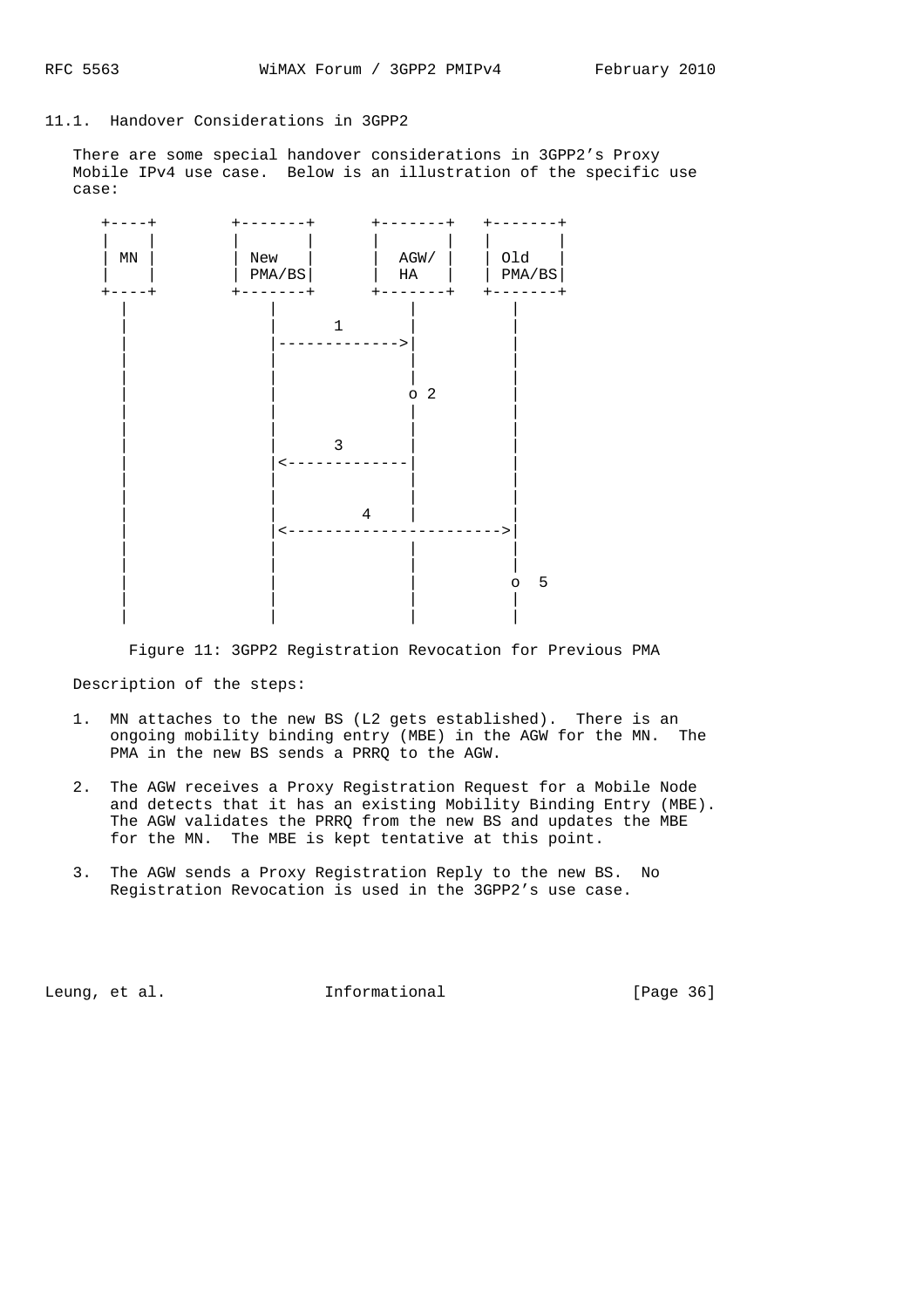- 4. A 3GPP2's proprietary PMA movement notification message may be exchanged between the AGW and the old BS.
- 5. The MBE update with the new BS is committed at this step.

### 12. IANA Considerations

 This specification registers 47 for the Proxy Mobile IPv4 Non-Skippable Extension and 147 for Proxy Mobile IPv4 Skippable Extension, both of which are described in Section 5. The ranges for Mobile IPv4 [RFC3344] extension types are defined at http://www.iana.org. This specification also creates a new subtype space for the type number of the extensions. The subtype value 1 is defined for the PMIPv4 Non-Skippable Extension. The subtype values 1 to 4 are defined for the PMIPv4 Skippable Extension. Similar to the procedures specified for Mobile IPv4 number spaces, future allocations from the number space require expert review [RFC5226].

 The PMIPv4 Per-Node Authentication Method extension defined in Section 5.1 of this document, introduces a new authentication method numbering space, where the values from 0 to 2 have been assigned per this document. Approval of new Access Technology type values are to be made through IANA Expert Review.

 The PMIPv4 Device ID extension defined in Section 5.3 of this document, introduces a new ID type numbering space, where the values from 0 to 4 have been assigned per this document. Approval of new Access Technology type values are to be made through IANA Expert Review.

 The PMIPv4 Subscriber ID extension defined in Section 5.4 of this document, introduces a new ID type numbering space, where the values from 0 to 1 have been reserved by this document. Approval of new Access Technology type values are to be made through IANA Expert Review.

 The PMIPv4 Access Technology Type extension defined in Section 5.5 of this document, introduces a new technology type numbering space, where the values from 0 to 8 have been reserved by this document. Approval of new Access Technology type values are to be made through IANA Expert Review.

Leung, et al.  $I_n$  Informational [Page 37]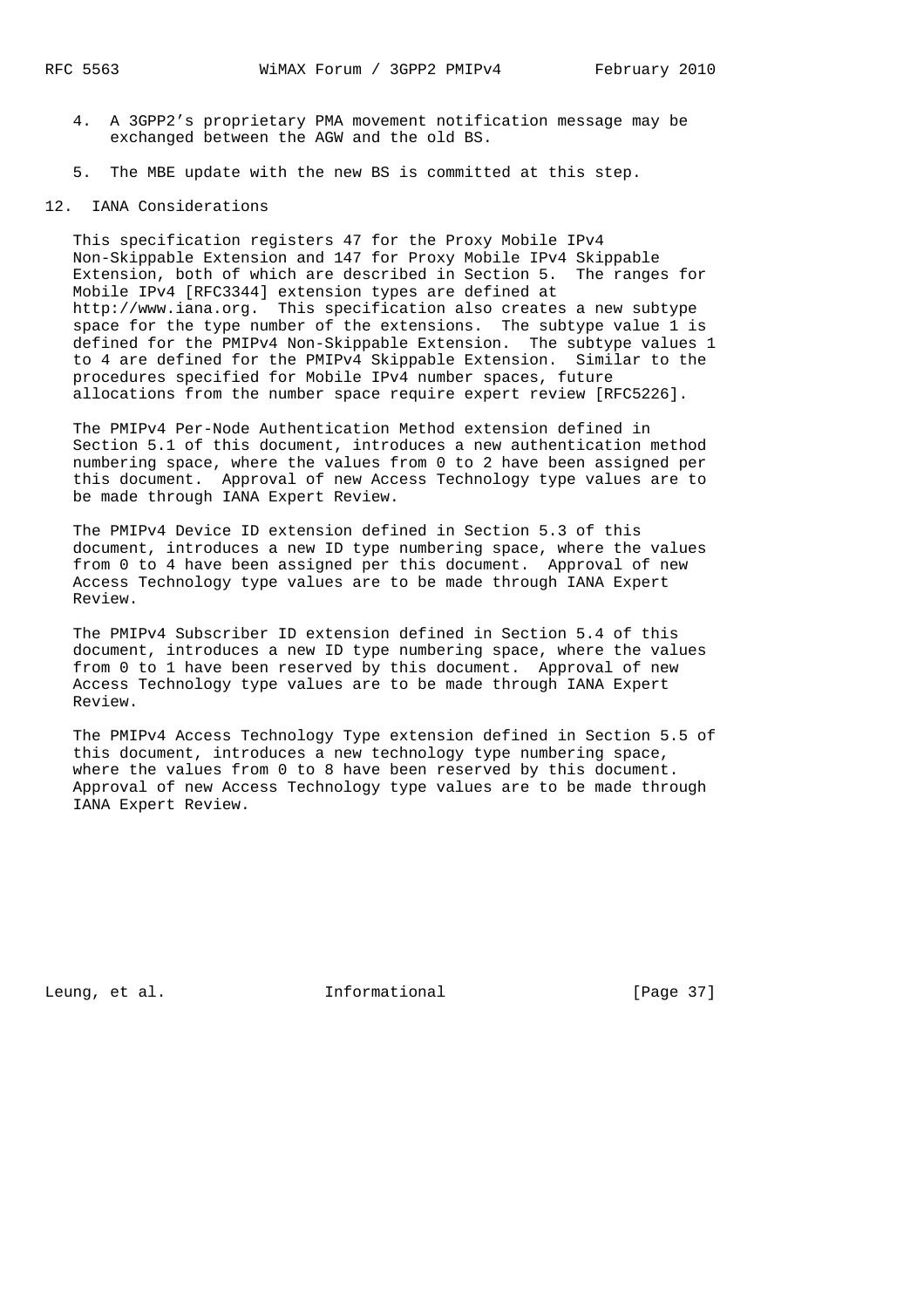# 12.1. Mobile IPv4 Extension Types

This document introduces the following Mobile IP extension types.

```
Name : Proxy Mobile IPv4 Non-Skippable Extension
Type Value : 47
Section : 5
Name : Proxy Mobile IPv4 Skippable Extension
Type Value : 147
Section : 5
```
#### 12.2. Mobile IPv4 Error Codes

 This document introduces the following error code that can be returned by the HA in a Proxy Registration Reply.

| Name             | Value | First referenced        |  |  |  |  |  |  |  |  |  |  |
|------------------|-------|-------------------------|--|--|--|--|--|--|--|--|--|--|
|                  |       |                         |  |  |  |  |  |  |  |  |  |  |
| PMIP UNSUPPORTED | 149   | Section 8.1 of RFC 5563 |  |  |  |  |  |  |  |  |  |  |
| PMIP DISALLOWED  | 150   | Section 8.1 of RFC 5563 |  |  |  |  |  |  |  |  |  |  |

## 13. Security Considerations

 The functionality in this document is protected by the authentication extensions described in RFC 3344 [RFC3344] or IPsec [RFC4301]. Each PMA needs to have an security association (e.g., MN-HA, FA-HA, IPsec AH/ESP) with the HA to register the MN's IP address. The security association can be provisioned by the administrator or dynamically derived. The dynamic key derivation and distribution for this scheme is outside the scope of this document.

# 14. Acknowledgements

 The authors would like to thank the following individuals for their review, comments, and suggestions to improve the content of this document.

 Shahab Sayeedi (Motorola), Alper Yegin (Samsung), Premec Domagoj (Siemens), Michael Hammer (Cisco), Jun Wang (Qualcomm), Jayshree Bharatia (Nortel), Semyon Mizikovsky (Alcatel-Lucent), Federico De Juan Huarte (Alcatel-Lucent), Paula Tjandra (Motorola), Alice Qinxia (Huawei), Howie Koh (Greenpacket), John Zhao (Huawei), Pete McCann (Motorola), and Sri Gundavelli (Cisco).

Leung, et al.  $I_n$  Informational [Page 38]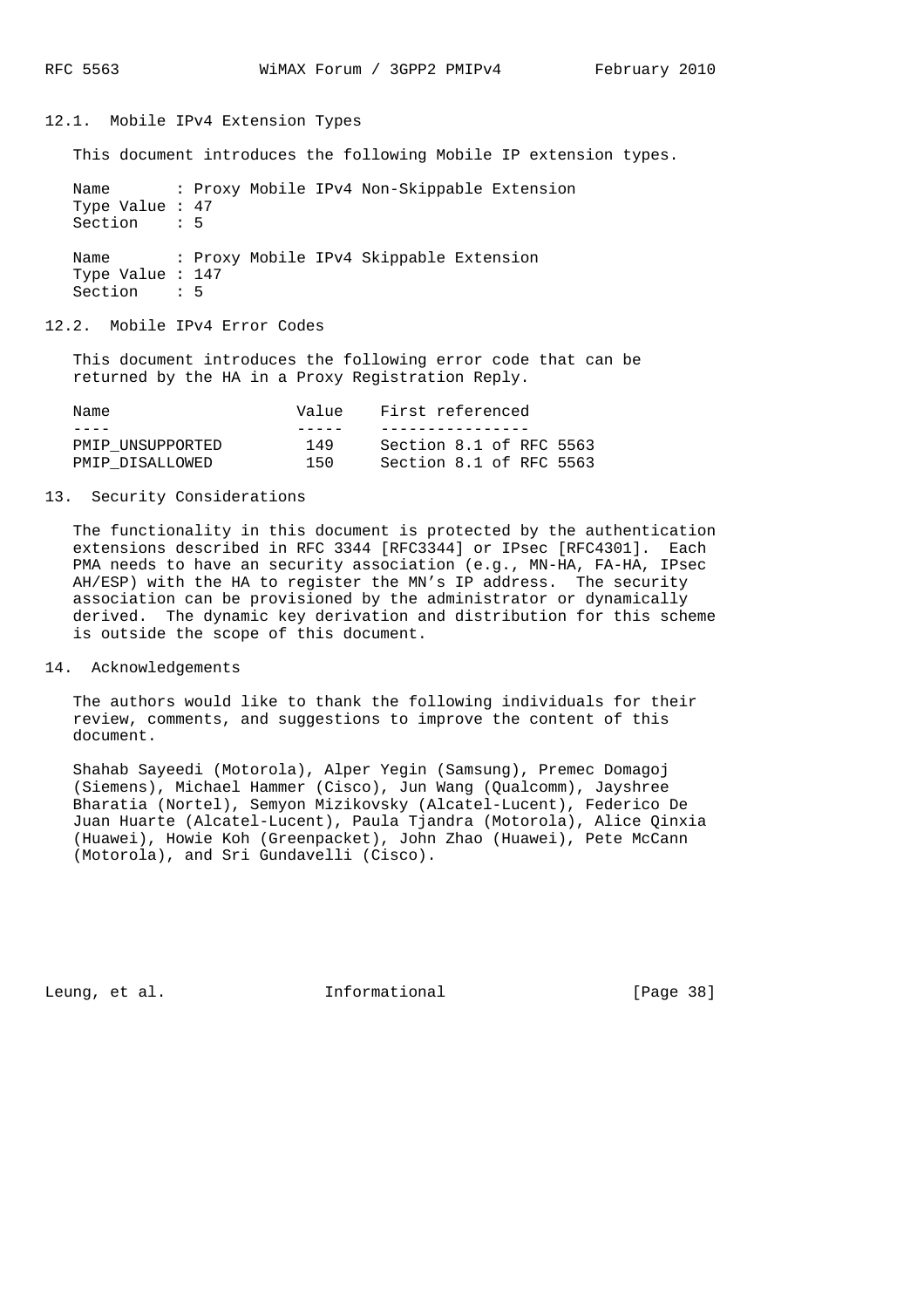#### 15. References

15.1. Normative References

- [3GPP2] "3GPP2 Basic IP Service for Converged Access Network", X.S0054-100-0 Version 2.0, August 2008.
- [NWG] "WiMAX Forum Network Architecture (Stage 3: Detailed Protocols and Procedures)" Release 1, Version 1.2.3, July 2008.
- [RFC2119] Bradner, S., "Key words for use in RFCs to Indicate Requirement Levels", BCP 14, RFC 2119, March 1997.
- [RFC2131] Droms, R., "Dynamic Host Configuration Protocol", RFC 2131, March 1997.
- [RFC3024] Montenegro, G., Ed., "Reverse Tunneling for Mobile IP, revised", RFC 3024, January 2001.
- [RFC3344] Perkins, C., Ed., "IP Mobility Support for IPv4", RFC 3344, August 2002.
- [RFC3543] Glass, S. and M. Chandra, "Registration Revocation in Mobile IPv4", RFC 3543, August 2003.
- 15.2. Informative References
	- [MIP4GREKEY] Yegani, P., "GRE Key Extension for Mobile IPv4", Work in Progress, June 2007.
	- [MIP4MCBC] Chakrabarti, S., "IPv4 Mobility extension for Multicast and Broadcast Packets", Work in Progress, November 2007.
	- [RFC0791] Postel, J., "Internet Protocol", STD 5, RFC 791, September 1981.
	- [RFC1305] Mills, D., "Network Time Protocol (Version 3) Specification, Implementation and Analysis", RFC 1305, March 1992.
	- [RFC1332] McGregor, G., "The PPP Internet Protocol Control Protocol (IPCP)", RFC 1332, May 1992.
- [RFC1661] Simpson, W., Ed., "The Point-to-Point Protocol (PPP)", STD 51, RFC 1661, July 1994.

Leung, et al.  $I_n$  Informational [Page 39]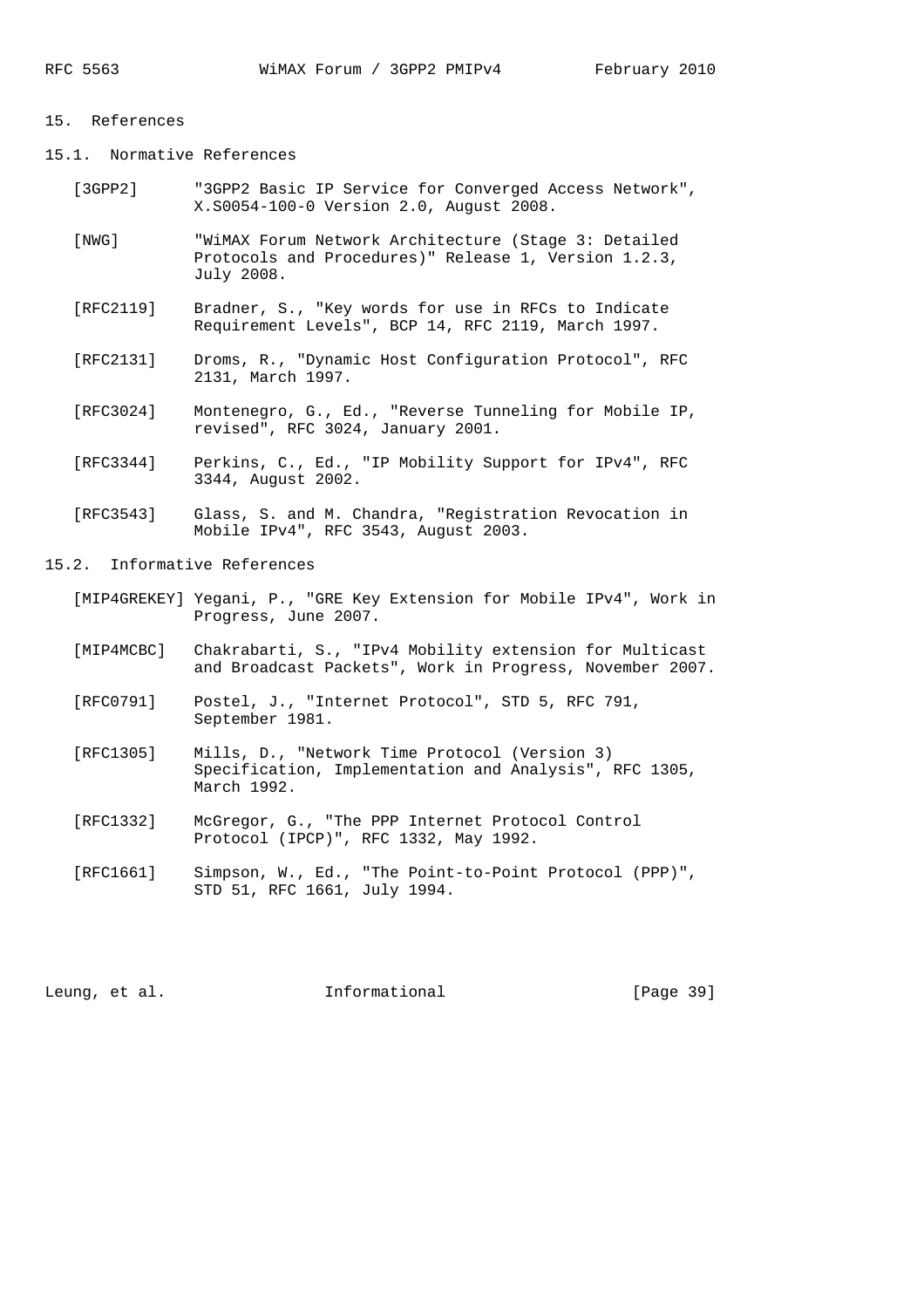- [RFC1994] Simpson, W., "PPP Challenge Handshake Authentication Protocol (CHAP)", RFC 1994, August 1996.
- [RFC3748] Aboba, B., Blunk, L., Vollbrecht, J., Carlson, J., and H. Levkowetz, Ed., "Extensible Authentication Protocol (EAP)", RFC 3748, June 2004.
- [RFC4058] Yegin, A., Ed., Ohba, Y., Penno, R., Tsirtsis, G., and C. Wang, "Protocol for Carrying Authentication for Network Access (PANA) Requirements", RFC 4058, May 2005.
- [RFC4301] Kent, S. and K. Seo, "Security Architecture for the Internet Protocol", RFC 4301, December 2005.
- [RFC4303] Kent, S., "IP Encapsulating Security Payload (ESP)", RFC 4303, December 2005.
- [RFC4332] Leung, K., Patel, A., Tsirtsis, G., and E. Klovning, "Cisco's Mobile IPv4 Host Configuration Extensions", RFC 4332, December 2005.
- [RFC4433] Kulkarni, M., Patel, A., and K. Leung, "Mobile IPv4 Dynamic Home Agent (HA) Assignment", RFC 4433, March 2006.
- [RFC4436] Aboba, B., Carlson, J., and S. Cheshire, "Detecting Network Attachment in IPv4 (DNAv4)", RFC 4436, March 2006.
- [RFC5213] Gundavelli, S., Ed., Leung, K., Devarapalli, V., Chowdhury, K., and B. Patil, "Proxy Mobile IPv6", RFC 5213, August 2008.
- [RFC5226] Narten, T. and H. Alvestrand, "Guidelines for Writing an IANA Considerations Section in RFCs", BCP 26, RFC 5226, May 2008.
- [RFC5454] Tsirtsis, G., Park, V., and H. Soliman, "Dual-Stack Mobile IPv4", RFC 5454, March 2009.
- [RFCARP] Plummer, D., "Ethernet Address Resolution Protocol: Or Converting Network Protocol Addresses to 48.bit Ethernet Address for Transmission on Ethernet Hardware", STD 37, RFC 826, November 1982.
- [RFCICMP] Postel, J., "Internet Control Message Protocol", STD 5, RFC 792, September 1981.

Leung, et al.  $I_n$  Informational [Page 40]